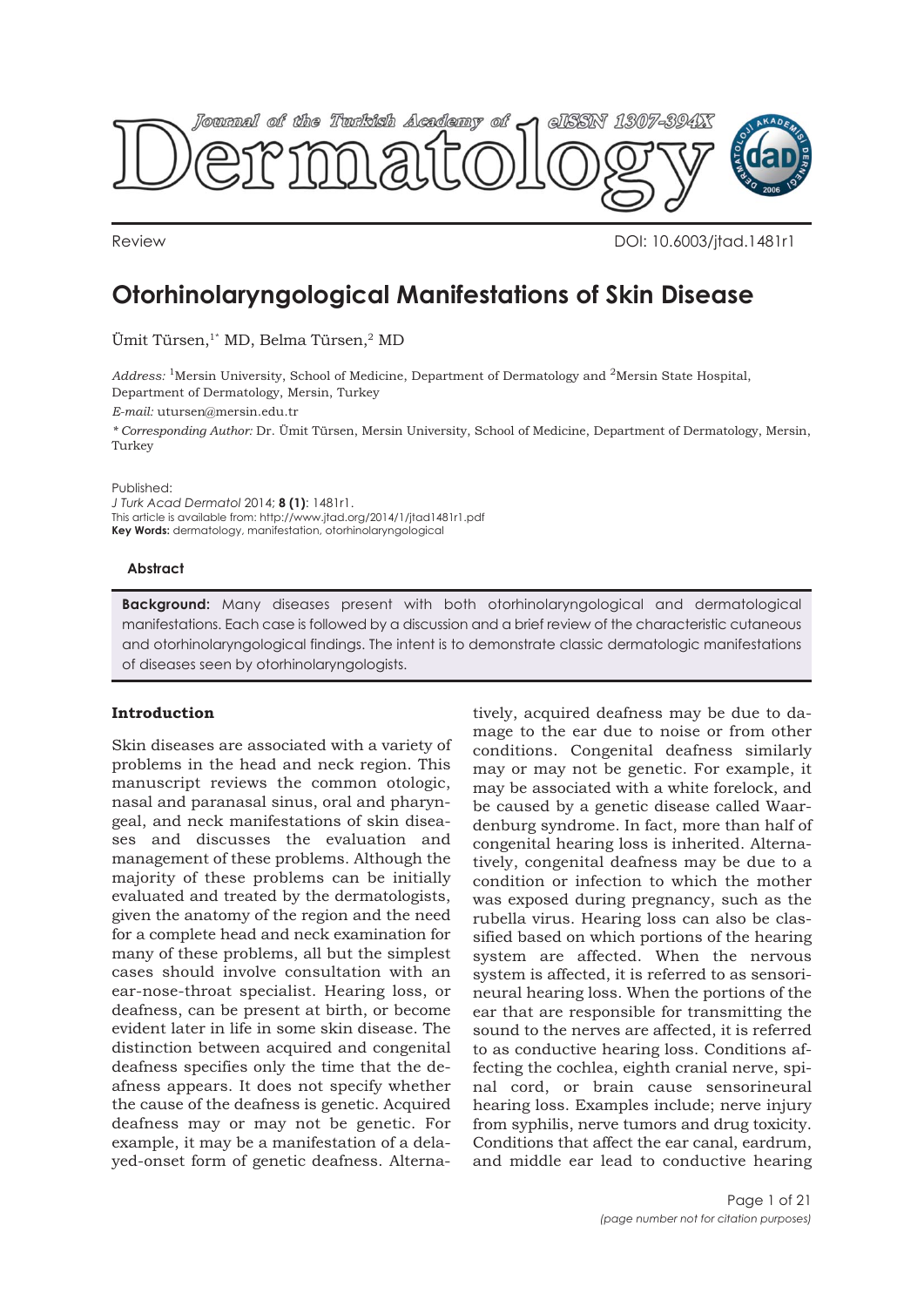loss. Examples of conductive hearing loss include ear wax blocking the ear canal in psoriasis or seborreic dermatitis. Symptoms of hearing loss include mild loss of high frequency hearing, hearing loss associated with ringing or noises, and complete deafness. Symptoms may develop gradually over time with many causes of hearing loss. People who are experiencing hearing loss may refrain from taking part in conversations, may turn the volume up high on the radio or TV, and may frequently ask others to repeat what they have said. The treatment of hearing loss depends on its cause. For example, ear wax can be removed, ear infection can be treated with medications, diseases that cause inflammation of the ear can be treated with medication, medications that are toxic to the ear can be avoided or occasionally surgical procedures are necessary. Sensorineural causes are from damage to the hair cells or nerves that sense sound waves. Vascular diseases, include sickle cell disease, diabetes, leukemia, polycythemia, vasculitis and diseases in which excessive blood clotting occurs. Acoustic neuroma is a tumor in the auditory nerve. Usually associated with ringing in the ears. Infections such as mumps, measles, influenza, herpes simplex, herpes zoster, mononucleosis, syphilis, meningitis can led to sensorineural hearing loss. The causes of most otolaryngologic manifestations of skin disease fall into the following categories: infections, neoplasms, genetic syndromes, medications, pigmentary disorders, allergic and autoimmune disease [**1, 2, 3, 4, 5**].

#### **A- Autoimmune Disease**

Both allergy and traditional autoimmune disease such as Ankylosing spondylitis, Behçet's, Systemic Lupus Erythematosus (SLE), Sjogren's syndrome (dry eye syndrome), Cogan's disease, ulcerative colitis, Wegener's granulomatosis, relapsing polychondritis, rheumatoid arthritis, and scleroderma can cause or be associated with autoimmune inner ear disease. When a virus attacks, the immune system defends the body. When the immune system malfunctions, its defense capabilities sometimes mistake the body's own cells for invading viruses or germs and attack them, which is referred to as autoimmunity. The

immune system can attack the whole body or just certain systems, including the ear. When the ear is itself attacked, this is known as autoimmune inner ear disease. The progression of damage and functional loss caused by autoimmune inner ear disease can be rapid [**2**].

## *1. Scleroderma*

Scleroderma can affect every part of the body, including the ears. Many autoimmune diseases can cause autoimmune ear disease. Treatment goals in autoimmune inner ear disease include improving speech thresholds to levels treatable with hearing aids in severely affected patients and recovery of hearing to near normal levels in those with mild to moderate losses. If caught early, and with aggressive medical management, hearing stabilization and possible improvement are feasible. Hearing loss in diffuse cutaneous systemic scleroderma. Patients with diffuse scleroderma have a high prevalence of sensorineural audiometric hearing impairment and otological complaints, suggesting that the cochlea is an additional target organ in this disease. Ear involvement is frequent in systemic sclerosis and should be taken into consideration during diagnostic and therapeutic procedures. For subjects affected by scleroderma, the restoration of synchronous neural discharge could be achieved by electrical stimulation through cochlear implant [**6, 7**].

#### *2. Ménière's Disease*

Meniere's disease is an abnormality of the inner ear causing a host of symptoms, including vertigo or severe dizziness, tinnitus or a roaring sound in the ears, fluctuating hearing loss, and the sensation of pressure or pain in the affected ear. The disorder usually affects only one ear and is a common cause of hearing loss. Proposed theories of causation include viral infections and immune system-mediated mechanisms. Despite some limitations, Meniere's Disease displays an elevated prevalence of systemic autoimmune diseases, such as rheumatoid arthritis, systemic lupus erythematosus and ankylosing spondylitis [**8**].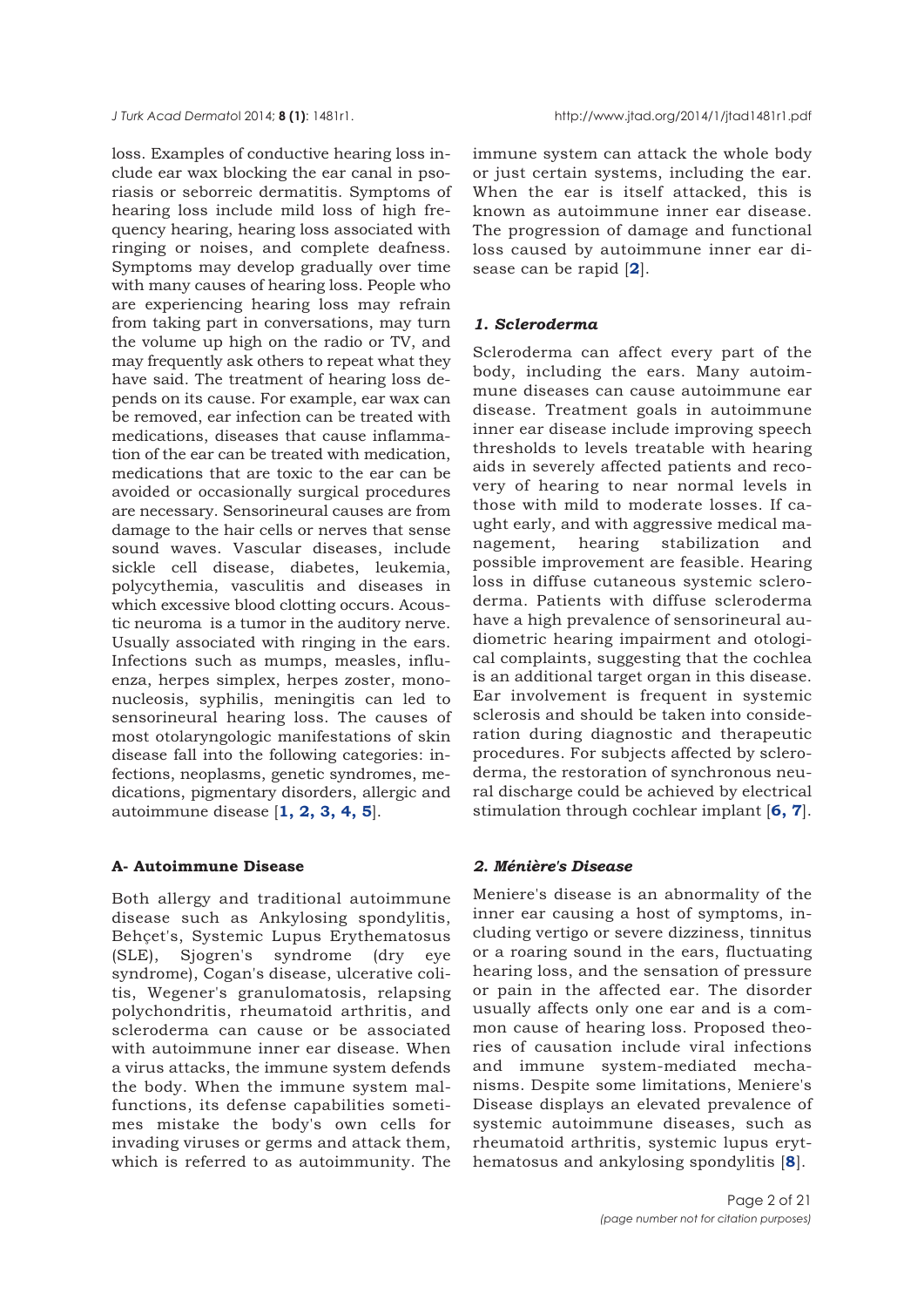## *3. Inflammatory Bowel Diseases*

It was reported histopathological and immunohistochemical findings of the inner ear of a patient with a granulomatous inner ear disease suffering from Crohn's disease that was nonresponsive to treatment and who underwent surgery for bilateral cochlear implants. Inflammatory bowel disease is becoming increasingly frequent in children of all ages. In addition to the usual gastrointestinal stigmata of weight loss, anaemia, and rectal bleeding, children may exhibit prominent extra-intestinal manifestations such as joint symptoms, skin signs and some other autoimmune manifestations. Authors presented a 15-year-old girl with ulcerative colitis in whom pyoderma gangrenosum and acute sensorineural hearing loss developed. Although pyoderma gangrenosum is well described with inflammatory bowel disease, sensorineural hearing loss a is very rare [**9, 10**].

## *4. Behçet's Disease*

*Behçet*'s disease causes canker sores or ulcers in the mouth and on the genitals and inflammation in parts of the eye. In some people, the disease also results in arthritis, skin problems, and inflammation of the digestive tract, brain, and spinal cord. Behçet's disease is common in the Middle East, Asia, and Japan; it is rare in the United States. In Middle Eastern and Asian countries, the disorder affects more men than women. In the United States, the opposite is true. Behçet's disease tends to develop in people in their twenties or thirties, but people of all ages can develop it. The exact cause of *Behçet*'s disease is unknown. Most symptoms of the disorder are caused by inflammation of the blood vessels. Doctors think that an autoinflammatory reaction may cause the blood vessels to become inflamed, but they do not know what triggers this reaction. Corticosteroids and immunosuppressive drugs are commonly used to treat the disease. It is a chronic recurrent inflammatory disorder involving the small and large vessels. Typical loci of manifestations are the mucous membranes, skin and eyes, as well as the joints and central nervous system. Other organs are not commonly involved. Some patients could have sudden hearing or tinnitus. Careful examination revealed vestibular involvement in the first patient and retrocochlear involvement in the second. Inner ear involvement is an uncommon manifestation of *Behçet*'s disease. In case of relevant signs or history, such as hearing disturbance, tinnitus and/or vertigo, patients should be examined for inner ear involvement [**5, 11**].

## *5. Vasculitis*

Hearing can be transiently decreased in patients with granulomatosis with polyangiitis with acute otitis, because of the presence of liquid in the inner ear, which will regress under appropriate treatment. However, when the inner ear damage is severe, because of prolonged or multiple recurrences of otitis, and/or when the auditory nerve are involved by inflammation or compression, the hearing loss can be permanent. The symptoms of vasculitis depend on the particular blood vessels that are involved by the inflammatory process. Different types of vasculitis involve blood vessels in characteristic locations throughout the body [**12, 13, 14**].

*Giant Cell Arteritis* typically involves the medium– to large–sized blood vessels supplying the head and neck, but rarely involves the blood vessels of the kidneys [**12**].

*Wegener's Granulomatosis* frequently involves the kidneys, very often the lungs, and almost always the upper respiratory tract, but rarely blood vessels to the brain. Chronic sinus congestion and "infections" that persist for longer than they should; hearing loss; inflammation of the nasal septum, sometimes resulting in a perforation or collapse of the bridge of the nose. Patients could presented with otalgia and otitis media or hearing loss, fulminant sinusitis, arthralgias, and even corneal ulcers. Sometimes, the patients had "typical" rhinitis and nasal congestion. Biopsy of these sites frequently demonstrated necrotizing vasculitis. In the teenager and young adult, with an unusual constellation of symptoms of the head and neck and accompanying systemic problems, a diagnosis of *Wegener*'s granulomatosis should be seriously considered [**14, 15**].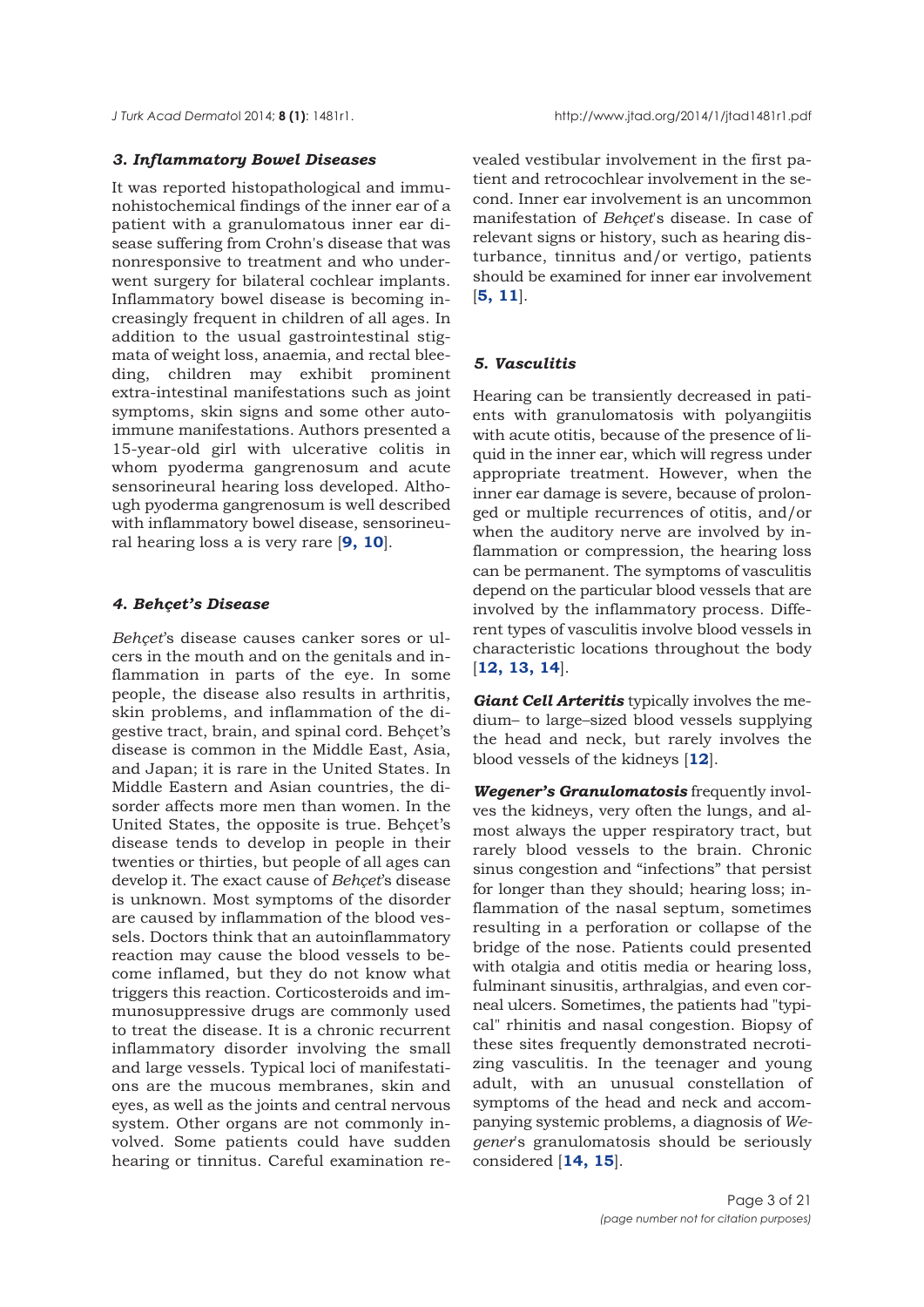*Cogan syndrome***,** a rare vasculitis characterized by systemic, ocular, and audio-vestibular symptoms. In *Cogan* syndrome, vestibular symptoms including vertigo, vomiting, and dizziness and auditory in-volvement including sensorineural hearing loss, tinnitus, and deafness may ocur. Audiovestibular and ocular involvement have a major impact on prognosis in children with *Cogan* syndrome. *Wegener* granulomatosis is an immune-mediated, systemic vasculitis with unknown etiology that can be seen in almost any anatomical site. Positivity for antineutrophil cytoplasmic antigene, which is a serological marker, and presence of granulomatous vasculitis in histopathologic specimens from the lesions are accepted as diagnostic. *Wegener* granulomatosis could be present symptoms and signs are related to otologic and meningeal involvement [**13**].

#### *6. Immune Thrombocytopenic Purpura (ITP)*

Otolaryngological manifestations of 90 patients with immune thrombocytopenia purpura have been studied. Among the sick children, epistaxis was the most common complaint, followed by gum, buccal, conjunctive, tongue, lips, eyelids, facial and throat bleeding, in this order. Severity and recurrence were correlated with the sick children's condition: the presence or absence of local trauma and infection, blood platelet level and capillary fragility, especially in acute I.T.P. Other conditions included: hearing loss, vertigo, or dizziness, tinnitus, facial paralysis and so on. They concluded immune responses may be important in the etiopathogenesis of these non-hemorrhagic abnormalities, and should not be ignored in treating the problems as result of I.T.P [**16**].

## *7. Pemphigus Vulgaris (PV)*

It is a life-threatening autoimmune bullous disease, mediated by autoantibodies directed against antigens on the keratinocyte cell surface of stratified squamous epithelia. The frequency of ear, nose, and throat (ENT) involvement in PV is not clearly identified. In a study, authors evaluated the ENT involvement in new patients with PV examined by ENT endoscopy before and after

treatment. In ENT examination of patients before the treatment, 11 (26.8%) patients showed ear, 15 (36.6%) nasal, 37 (90.3%) oral, 25 (61%) pharyngeal, and 24 (58.5%) laryngeal involvement. Thirty patients underwent the posttreatment ENT examination. They founded ear signs in 2  $(6.7\%)$ , nasal involvement in 1 $(3.3\%)$ , oral signs in 4 (13.3%), pharyngeal manifestations in 6 (20%), and laryngeal signs in  $3$  (10%) patients after treatment. The treatment was significantly effective in the improvement of mucosal lesion in different sites (P < .01). ENT evaluation might be worthwhile to evaluate the disease extension in patients with PV more definitely and exclude other potential etiologies in recalcitrant patients [**17, 18**].

#### **B- Inflammatory Skin Disease**

When inflammation is complicated by bacteria and/or candida infections, it can cause the ears to be dry, itchy and flaky. A good prescription ointment for this is called Kenacomb Ointment. The patients can use a Q-tip to carefully wipe a very thin layer over the inner ear. It really does stop the itching. Kenacomb is a corticosteroid, anti inflammatory, antipruritic, antibacterial and anti fungal ointment and is indicated for use only for: Corticosteroid-responsive inflammatory or pruritic dermatoses caused, threatened or complicated by infection due to bacteria and/or candida [**12**].

## *1. Sarcoidosis*

This multisystem chronic inflammatory condition is characterised by the formation of non-caseating epithelioid granulomata at various sites in the body. It has a predilection for the lungs and thoracic cavity, but there are protean manifestations that may catch out even the most experienced physicians. Despite having been described since the midnineteenth century or so, the underlying aetiology remains uncertain. It appears likely that a genetic susceptibility is combined with a triggering infection but, despite several candidate genes and micro-organisms being suggested, there is no definitive evidence in favour of particular ones, as yet. There is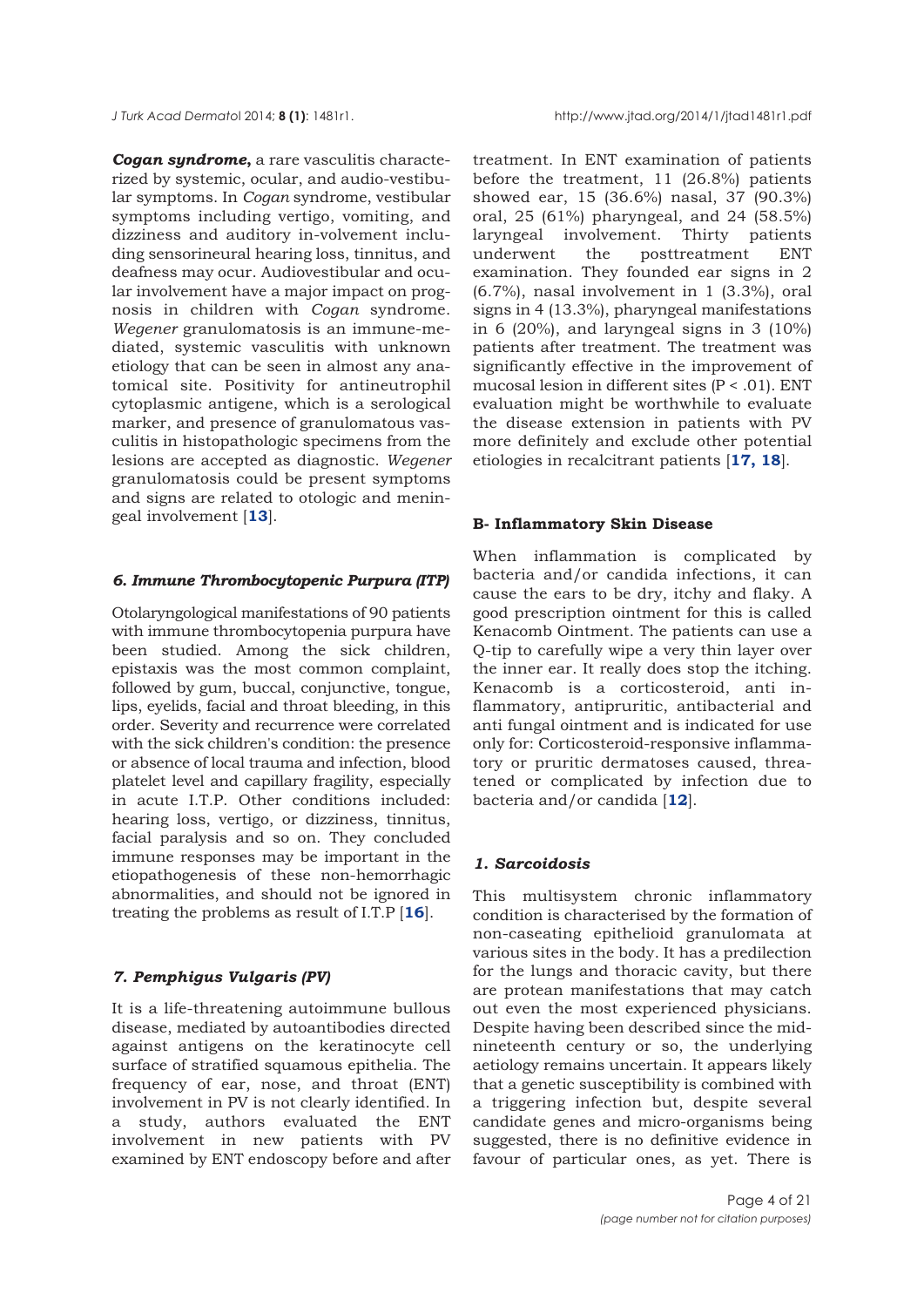considerable variability of the disease in different people and explaining this may help to develop new approaches to treatment. It largely affects patients in their mid-twenties to mid-forties but cases do appear infrequently in younger and older patients. After the thorax, the skin and eyes are most commonly affected, followed by the liver, heart and nervous system. This is highly variable depending on ethnicity, duration of illness, pattern and degree of inflammatory organ involvement. The dermatologists should check for lymphadenopathy, salivary gland swelling, tonsillar enlargement/inflammation and patency/ abnormality of nasal passages if there are any relevant symptoms. In patients, fever and night sweats, malaise, fatigue, weight loss and Heerfordt's syndrome characterised by inflammation of submaxillary/parotid glands with uveitis and facial nerve palsy may accompany constitutional presentation. In neurosarcoidosis, infiltrative nerve lesions can affect any part of the central or peripheral nervous system, leading to a huge variety of neurological disease. Bell's palsy and lymphocytic meningitis are common manifestations of neurological involvement but diabetes insipidus is also seen. The following symptoms are encountered relatively commonly as a result of neurological involvement: Facial numbness, dysphagia, hoarseness, headache, visual field defects, polydipsia, hearing impairment, lesions of cranial nerves VII, VIII, IX and X, bitemporal hemianopia due to optic chiasmal involvement, seizures, stroke/ transient ischaemic attack, peripheral neuropathic lesions. Other areas including upper respiratory tract (causing nosebleeds, rhinitis, nasal obstruction/masses or tonsillar involvement) and salivary glands (causing facial swelling and pain and other symptoms of parotitis) rarely involved. Ear, nose and throat complications of sarcoidosis including salivary gland dysfunction, nosebleeds and nasal obstruction are usually treated with high-dose oral steroids as first-line therapy. Refractive cases of otorhinolaryngological disturbance or aggressive otorhinolaryngological granulomata formation may be given adjunctive therapy

with immunosuppressants such as azathioprine or ciclosporin [**19**].

## *2. Relapsing Polychondritis (RP)*

This is a rare autoimmune disorder of unknown etiology. The disease is cha-racterized by episodic inflammation and destruction of cartilaginous and connective tissue structures, including the ear, eye, nose, larynx, trachea, bronchi, joints, skin, heart valves, and aorta. As the symptoms of RP are diverse and complex, it is easily misdiagnosed. In a study, 15 patients with RP were analyzed retrospectively and the relevant literature reviewed. The number of patients presenting with auricular chondritis was 13, while two presented with poly-arthritis. Among them, the treatment of 2 RP patients with respiratory tract involvement failed and 1 patient died. Eleven patients with RP (73%) were initially misdiagnosed. RP involves cartilage and connective tissue. The prognosis for patients with respiratory tract involvement is poor. RP causes episodic and progressive inflammation of cartilage throughout the body and is associated with a variety of clinical manifestations. Early diagnosis of RP depends on a thorough understanding of its clinical features [**20**].

#### **C- Genetic Syndromes**

#### *1. Neurofibromatosis:*

Neurofibromatosis is a disease that affects the development and growth of nerve cell tissues. It causes tumors to grow on nerves and can affect many systems in the body including the skin, skeleton, and brain. The tumors, called neurofibromas, are usually benign (noncancerous) and grow on nerves within the body, as well as on and under the skin. Neurofibromatosis can cause skin changes, bone deformities, and other problems. In many cases, symptoms are present at birth or develop during childhood. Some people have symptoms that are mild or not noticeable at all. In other people, neurofibromatosis causes significant disability. There is no cure for neurofibromatosis. Many symptoms, however, can be treated and managed. Children with more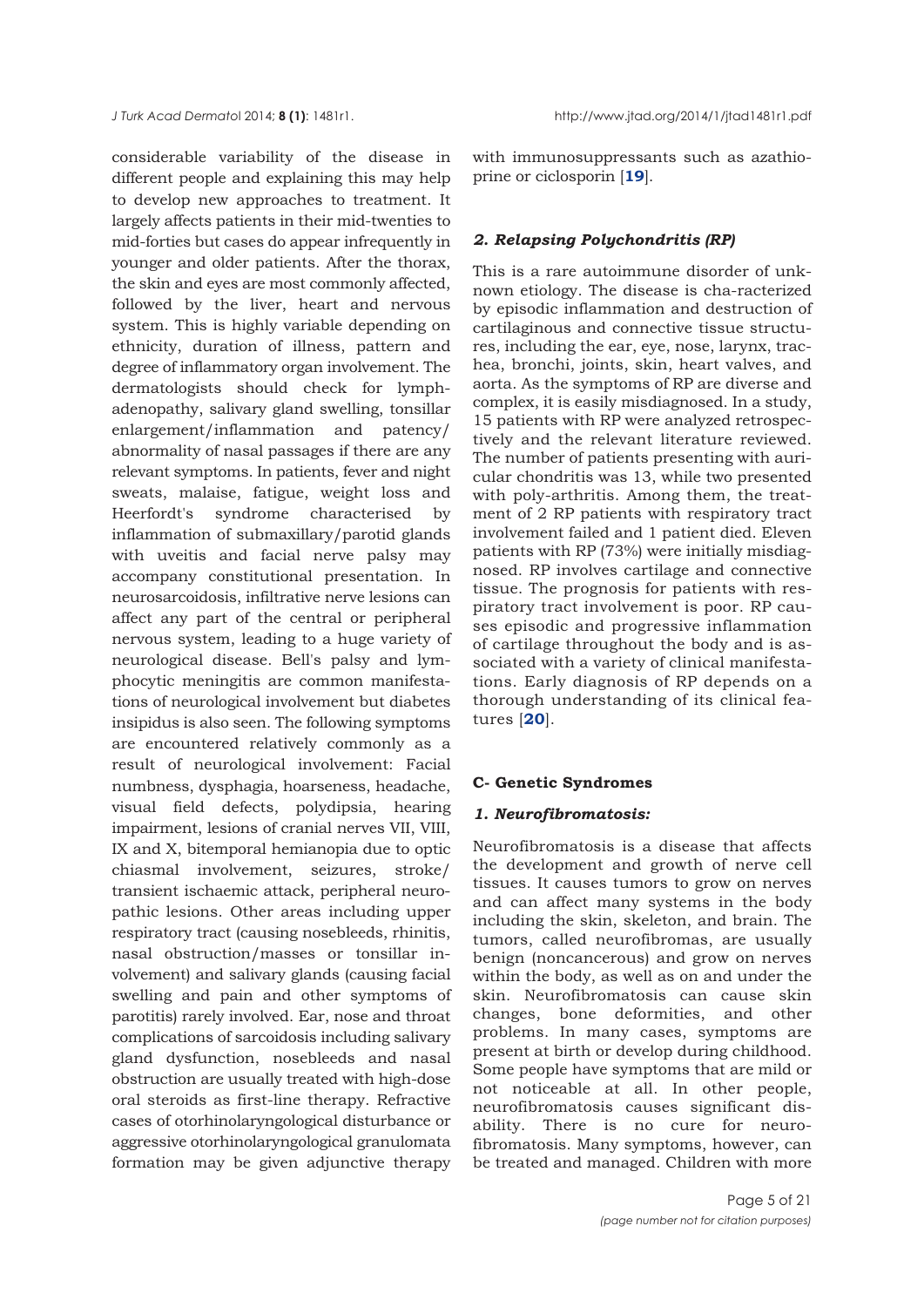severe symptoms will naturally require more medical attention than children who have mild symptoms. In many cases, neurofibromatosis symptoms worsen as a patient ages. Neurofibromatosis Type 1 is the more common form of the disease, occurring in 1 in 3,000 to 4,000 births. Also known as von Recklinghausen disease, NF1 mostly affects nerves of the outer parts of the body. Neurofibromatosis Type 2 is less common, occurring in 1 in 25,000 to 40,000 births. Also known as bilateral acoustic neurofibromatosis, NF2 mostly affects the central nervous system, causing tumors of the brain and spinal cord. Hearing loss that begins in the teens or early twenties is often the first symptom of NF2. People with NF2 may develop.

*Auditory nerve tumors:* Most people affected by NF2 develop tumors on the nerves needed for hearing. Although the tumors are usually benign (noncancerous), they often lead to progressive hearing loss as they grow. Acoustic neuroma (also called a vestibular schwannoma) is a serious but nonmalignant tumor that develops on the sheath of inner ear's vestibulo-cochlear nerve, which transmits both balance and sound information to brain. As an acoustic neuroma grows, it compresses the vestibulo-cochlear nerve, usually causing hearing loss, tinnitus, and dizziness or loss of balance.

**Other complications:** Affected people may also have ringing in the ear(s), headaches, facial pain/numbness, and trouble with their balance.

*Neurofibromatosis 2* (NF2) is much less common than NF1. Signs and symptoms of NF2 usually result from the development of vestibular schwannomas in both ears. These benign tumors grow on the nerve that carries sound and balance information from the inner ear to the brain (the eighth cranial nerve). Resulting signs and symptoms generally appear in the late teen and early adult years and may include gradual hearing loss, ringing in the ears, poor balance. Schwannomatosis is a rare form of neurofibromatosis only recently recognized. It rarely affects people before their 20s or 30s. Schwannomatosis causes painful tumors called schwannomas to develop on cranial,

spinal and peripheral nerves, but not on the nerve that carries sound and balance information from the inner ear to the brain. Because tumors don't grow on this nerve, schwannomatosis doesn't cause hearing loss, making it different from NF2. As with NF2, though, schwannomatosis doesn't cause cognitive impairment. Schwannomatosis mainly causes chronic pain, which can occur anywhere in your body. Approximately half of the cases of neurofibromatosis are inherited. The other half are caused by a spontaneous mutation of the gene. Children with neurofibromatosis often need regular medical evaluations to measure growth and blood pressure, and to examine skin, bones, the nervous system, vision, and hearing. Adults with neurofibromatosis often need yearly evaluations of the nervous system and hearing [**21**].

## *2. Syndromes with Connexins Mutations*

The GJB2 gene is located on chromosome 13q12 and it encodes the connexin 26, a transmembrane protein involved in cell-cell attachment of almost all tissues. GJB2 mutations cause autosomal recessive (DFNB1) and sometimes dominant (DFNA3) nonsyndromic sensorineural hearing loss. Moreover, it has been demonstrated that connexins are involved in regulation of growth and differentiation of epidermis and, in fact, GJB2 mutations have also been identified in syndromic disorders with hearing loss associated with various skin disease phenotypes. GJB2 mutations associated with skin disease are, in general, transmitted with a dominant inheritance pattern. Nonsyndromic deafness is caused prevalently by a loss-of-function, while literature evidences suggest for syndromic deafness a mechanism based on gain-offunction. The spectrum of skin manifestations associated with some mutations seems to have a very high phenotypic variability. Several connexin are expressed in the cochlea, but the most abundant expression was found for Cx26 and Cx30 proteins which co-localize and can form heteromeric channels. They are expressed in nonsensory epithelial cells among which hair cells are dispersed and connective tissue cells at more distal locations to the hair cells. Despite se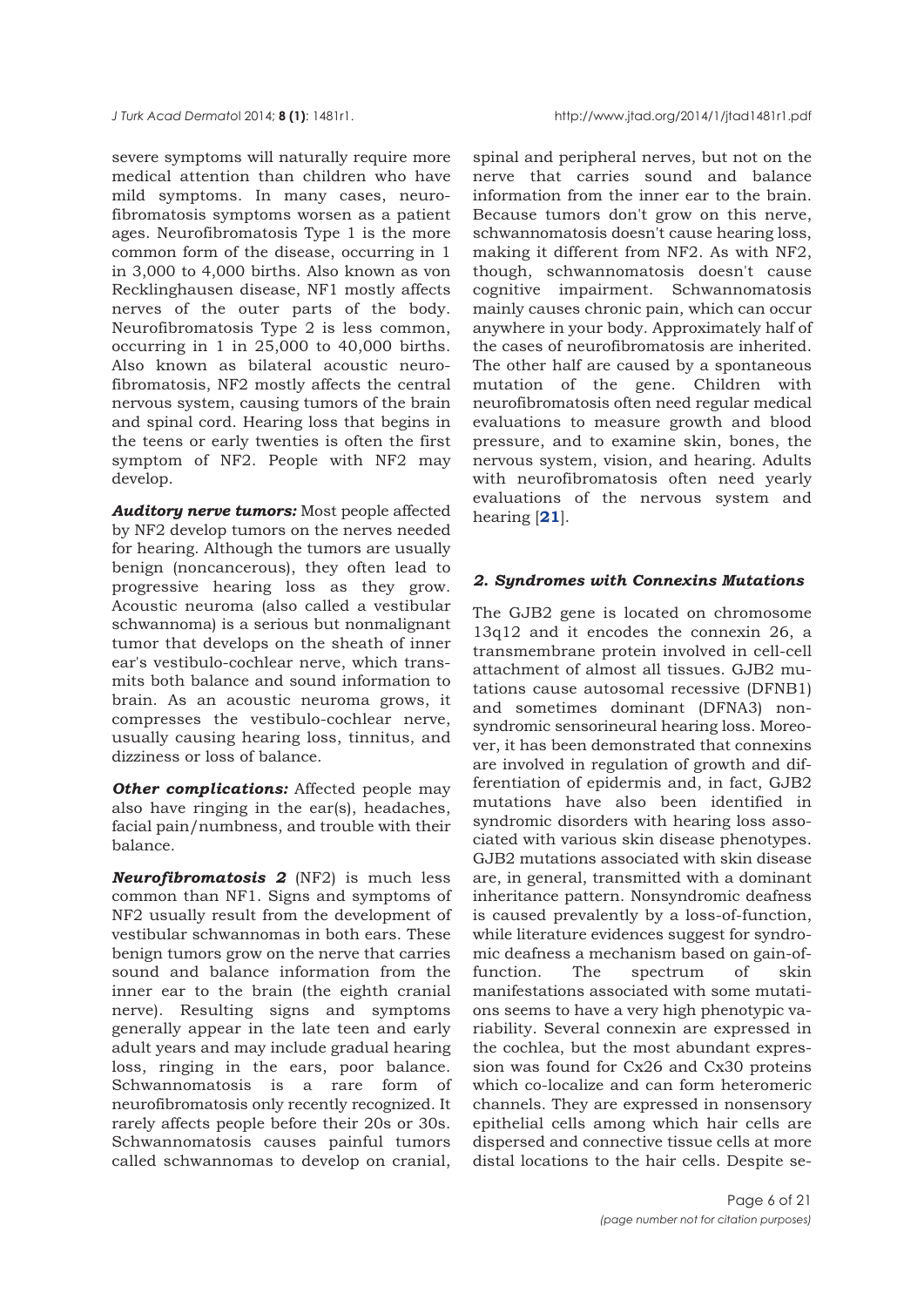veral studies their function in inner ear is poorly understood. In these cells it has been supposed that gap junctions are important for maintaining the endocochlear potential being involved in recycling endolymphatic K+ ions from the sensory hair cells back to the endolymph. GJB2 mutations, as well as other connexins, have been reported as causative for several syndromic forms of hearing loss associated to skin problems. Below is reported a brief description for each syndrome [**22**].

# *a. Keratitis-Ichthyosis-Deafness (KID) Syndrome*

KID syndrome is a rare congenital ectodermal disorder, characterized by the presence of skin lesions, mild to profound sensorineural hearing loss, and vascularizing keratitis that can result in progressive decline of visual acuity and may eventually lead to blindness. The skin lesions, described as erythro-keratoderma are not restricted to particular regions of the body and show marked ichthyosis with increased susceptibility to mucocutaneous infection sometimes fatal in the neonatal period [**23**].

# *b. Hystrix-Like Icthyosis Deafness Syndrome (HID)*

HID deafness syndrome is similar to KID syndrome and displays all of the common features of KID. Symptoms are bilateral hearing loss and spiky hyperkeratotic masses which cover the whole body though the palms and soles are less badly affected. It can be differentiated from KID syndrome which also has symptoms of deafness and ichthyosis by the different distribution of hyperkeratosis. Actually, it is supported the idea that these two syndromes might represent a single form of syndromic deafness with a heterogeneous phenotype. Combined with the similarities between Vohwinkel syndrome (VS), Bart– Pumphrey syndrome (BPS) and palmoplantar keratoderma (PPK), the emerging view is that there are two broad types of skin disorder

associated with syndromic deafness: the VS– BPS–PPK group and the KID–HID group [**24**].

## *c. Palmoplantar Keratoderma with Deafness Syndrome*

Palmoplantar keratoderma is another syndromic complication of deafness. Hereditary palmoplantar keratodermas (PPK) comprise a clinically and genetically heterogeneous group of genodermatoses, which share impaired epidermal diffe-rentiation resulting in prominent palmo- plantar hyperkeratosis. Classically, kerato-dermas have been separated according to their clinical appearance into diffuse, focal, and as a feature of ectodermal dysplasias and many other syndromes [**25**].

#### *d. Vohwinkel Syndrome*

*Vohwinkel* syndrome is another skin disease associated with SNHL. The skin problem is characterized by disturbed epidermal differentiation manifested by hyperkeratosis especially on the palms and soles (keratoderma), which, in the case of VS, often becomes mutilating with starfish-shaped proximal extensions and hyperkeratotic bands around the fingers, so-called pseudoainhum, sometimes leading to auto-amputation [**26**].

## *e. Bart–Pumphrey Syndrome*

*Bart–Pumphrey* syndrome, is a rare autosomal dominant disorder characterized by congenital SNHL, palmoplantar hyperkeratosis, knuckle pads, and leukonychia (nail thickening and crumbling) [**27**].

#### *3. Branchiooculofacial Syndrome*

The branchiooculofacial syndrome (BOFS) is characterized by: branchial skin defects that range from barely perceptible thin skin or hair patch to erythematous "hemangiomatous" lesions to large weeping erosions; ocular anomalies that can include microphthalmia, anophthalmia, coloboma, and nasolacrimal duct stenosis/atresia; and facial anomalies that can include ocular hypertelorism or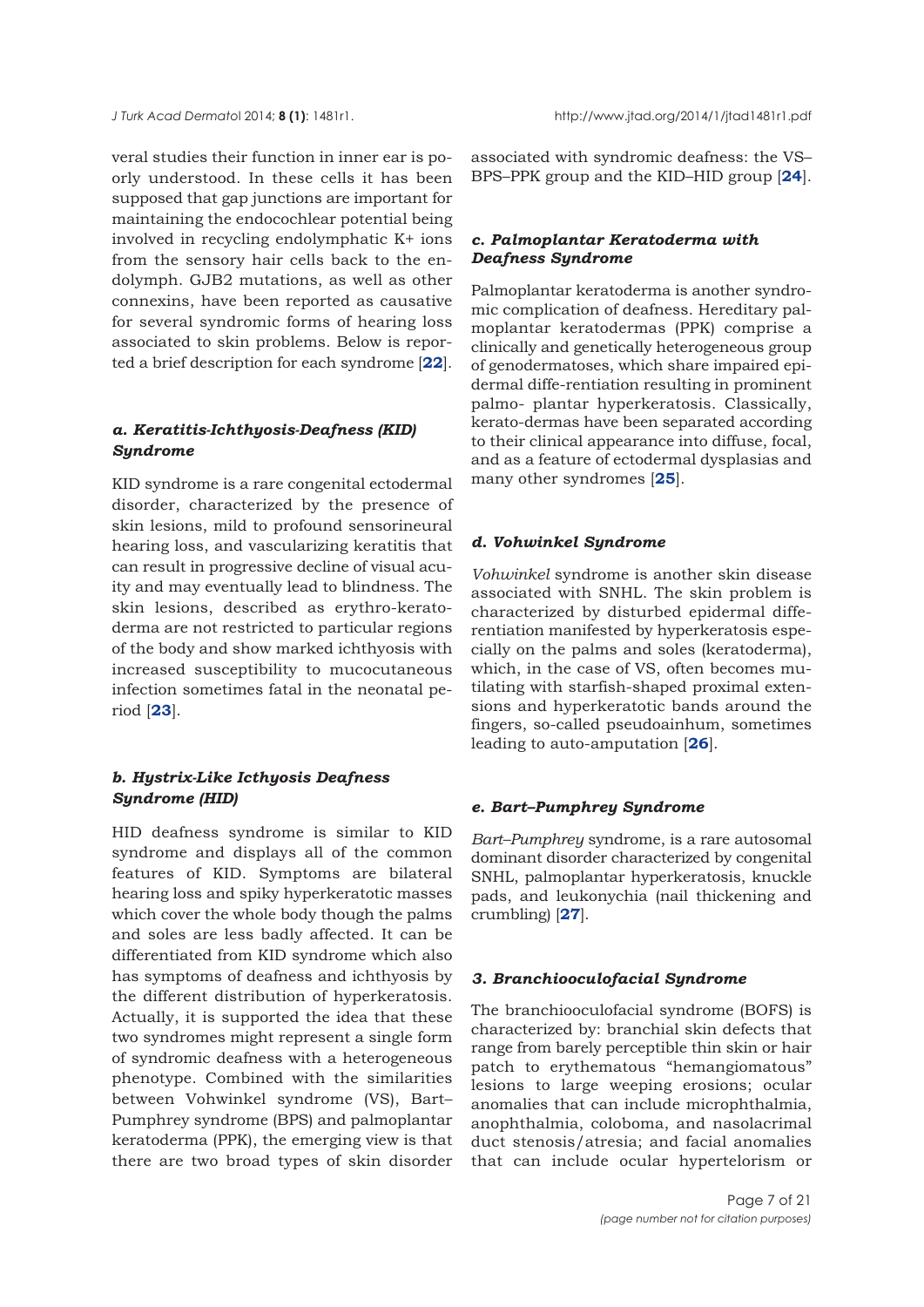telecanthus, broad nasal tip, upslanted palpebral fissures, cleft lip or prominent philtral pillars that give the appearance of a repaired cleft lip with or without cleft palate, upper lip pits and lower facial weakness. Malformed and prominent pinnae and hearing loss from inner ear and/or petrous bone anomalies are common. Intellect is usually normal. The diagnosis is based on clinical findings. TFAP2A is the only gene in which mutations are currently known to cause BOFS. In general, children with BOFS should be managed by a multispecialty team including, for example, craniofacial specialists, plastic surgeons, otolaryngologists, and speech therapists. Small, linear or superficial branchial skin defects may heal spontaneously; however, some require surgical intervention. Anophthalmia or severe microphthalmia may require a conformer (a structure, usually plastic, inserted into the eye socket to encourage its growth); nasolacrimal duct stenosis or atresia often requires surgery. It is recommended that cleft lip be repaired by an experienced pediatric plastic surgeon. Lesser forms of cleft lip ("pseudocleft") may need surgical correction. Surveillance: Monitor for changes related to the major findings over time. BOFS is inherited in an autosomal dominant manner. De novo mutations are observed in 50%-60% of affected individuals. Each child of an individual with BOFS has a 50% chance of inheriting the mutation. Prenatal diagnosis for pregnancies at increased risk is possible if the disease-causing mutation of an affected family member has been identified [**28**].

## *4. Congenital Lamellar Ichthyosis*

There is a case of osseointegrated hearing device placement in a child with conductive hearing loss related to manifestations of congenital lamellar ichthyosis. A 5-year-old female patient with congenital lamellar ichthyosis resulting in conductive hearing loss because of bilateral external auditory canal stenosis and tympanic membrane blunting. Unilateral osseointegrated hearing device placement using a traditional skin flap technique. Osseointegrated hearing device placement may be a viable option in patients

with congenital lamellar ichthyosis despite the skin-related comorbidities known to be associated with this disease condition [**29**].

# *5. H Syndrome (OMIM 612391)*

It is a recently described autosomal recessive genodermatosis characterized by indurated, hyperpigmented, and hypertrichotic skin and systemic manifestations including hepatosplenomegaly, cardiac anomalies, hearing loss, hypogonadism, low height, hypertriglyceridemia, hallux valgus, and flexion contractures. H syndrome results from mutations in the SLC29A3 gene, which encodes the human equilibrative nucleoside transporter hENT3. The cutaneous histopathology is characterized by a striking mononuclear cell infiltrate in the dermis consisting of CD68+ monocyte-derived cells and CD34+ and factor XIIIa+ dendrocytes. We describe a case of H syndrome in which the infiltrating mononuclear cells were CD68+, CD163+, S-100+, and CD1a-, thus simulating the immunophenotype observed in Rosai-Dorfman disease (RDD). The immunostaining for CD21, fascin, and CD34 were negative, and there were also many factor XIIIa+ dendrocytes interspersed within the dense mononuclear cell infiltrate. Recent findings of biallelic mutations in SLC29A3 in 2 families reported to have familial RDD and in a kindred with Faisalabad histiocytosis (OMIM 602782), which is an autosomal inherited form of histiocytosis with similarities to RDD, may explain the RDD-like immunophenotype in our H syndrome case [**30**].

## *6. Xeroderma pigmentosum (XP)*

This syndrome is characterized by sun sensitivity (severe sunburn with blistering, persistent erythema on minimal sun exposure, marked freckle-like pigmentation of the face before age two years), ocular involvement (photophobia, keratitis, atrophy of the skin of the lids), and a greatly increased risk of cutaneous neoplasms (basal cell carcinoma, squamous cell carcinoma, melanoma). Approximately 25% of affected individuals have neurologic manifestations including acquired microcephaly, diminished or absent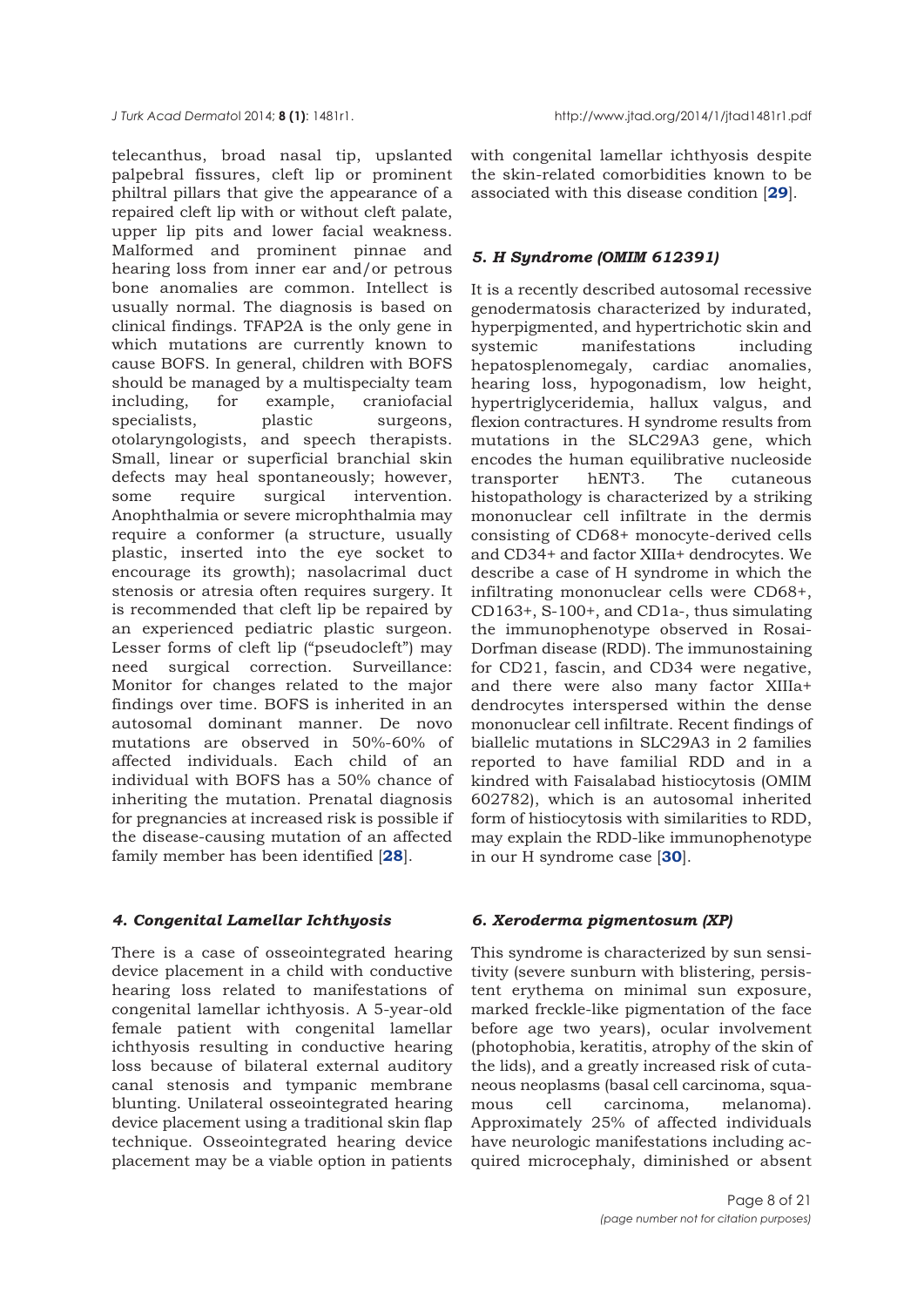deep tendon stretch reflexes, progressive sensorineural hearing loss, and progressive cognitive impairment. The most common causes of death are skin cancer, neurologic degeneration, and internal cancer [**31**].

#### *7. Muckle-Wells Syndrome (MWS)*

It is an inherited autoinflammatory disease resulting in excessive interleukin–1 release. It is unknown whether demographic, clinical, or laboratory characteristics at the time of diagnosis may identify patients who are at high risk for severe disease activity. The most frequent organ manifestations were musculoskeletal symptoms and eye and skin disorders. Renal disease and hearing loss were seen in >50% of the patients [**32**].

#### *8. Cockayne Syndrome*

It spans a phenotypic spectrum that includes: CS type I, the "classic" or "moderate" form; CS type II, a more severe form with symptoms present at birth; this form overlaps with cerebrooculofacioskeletal syndrome (COFS) or Pena-Shokeir syndrome type II; CS type III, a milder form; Xeroderma pigmentosum-Cockayne syndrome (XP-CS). CS type I (moderate CS) is characterized by normal prenatal growth with the onset of growth and developmental abnormalities in the first two years. By the time the disease has become fully manifest, height, weight, and head circumference are far below the fifth percentile. Progressive impairment of vision, hearing, and central and peripheral nervous system function leads to severe disability; death typically occurs in the first or second decade. CS type II (severe CS or early-onset CS) is characterized by growth failure at birth, with little or no postnatal neurologic development. Congenital cataracts or other structural anomalies of the eye may be present. Affected children have early postnatal contractures of the spine (kyphosis, scoliosis) and joints. Death usually occurs by age seven years. CS type III (mild CS or lateonset CS) is characterized by essentially normal growth and cognitive development or by late onset. Xeroderma pigmentosum-Cockayne syndrome (XP-CS) includes facial

freckling and early skin cancers typical of XP and some features typical of CS, including intellectual disability, spasticity, short stature, and hypogonadism. XP-CS does not include skeletal involvement, the facial phenotype of CS, or CNS dysmyelination and calcifications. Classic Cockayne syndrome (CS) is diagnosed by clinical findings including postnatal growth failure and progressive neurologic dysfunction along with other minor criteria. Molecular genetic testing or a specific DNA repair assay on fibroblasts can confirm the diagnosis. The two genes in which mutations are known to cause Cockayne syndrome are ERCC6 (65% of individuals) and ERCC8 (35% of individuals). Criteria required for the diagnosis include poor growth and neurologic abnormality; other very common manifestations include sensorineural hearing loss, cataracts, pigmentary retinopathy, cutaneous photosensitivity, and dental caries [**33, 34**].

## *9. Kallmann Syndrome (KS)*

It is characterized by the association of isolated GnRH deficiency (IGD) and anosmia (absent sense of smell). Infant boys often have micropenis and cryptorchidism. Adolescents and adults with IGD have clinical evidence of hypogonadism and incomplete sexual maturation on physical examination. Adult males with KS tend to have pre-pubertal testicular volume, absence of secondary sexual features (e.g., facial and axillary hair growth, deepening of the voice), decreased muscle mass, decreased bone densities, diminished libido, erectile dysfunction, and infertility. Adult females have little or no breast development and primary amenorrhea. Body habitus is usually eunuchoidal with arm span exceeding height by 5 cm or more. Although skeletal maturation is delayed, the rate of linear growth is usually normal (except for the absence of a distinct pubertal growth spurt). Individuals with anosmia may or may not be aware of their olfactory deficiency. Additional non-reproductive findings can include synkinesia of the digits, unilateral renal agenesis, sensorineural hearing loss, cleft lip and/or palate, agenesis of one or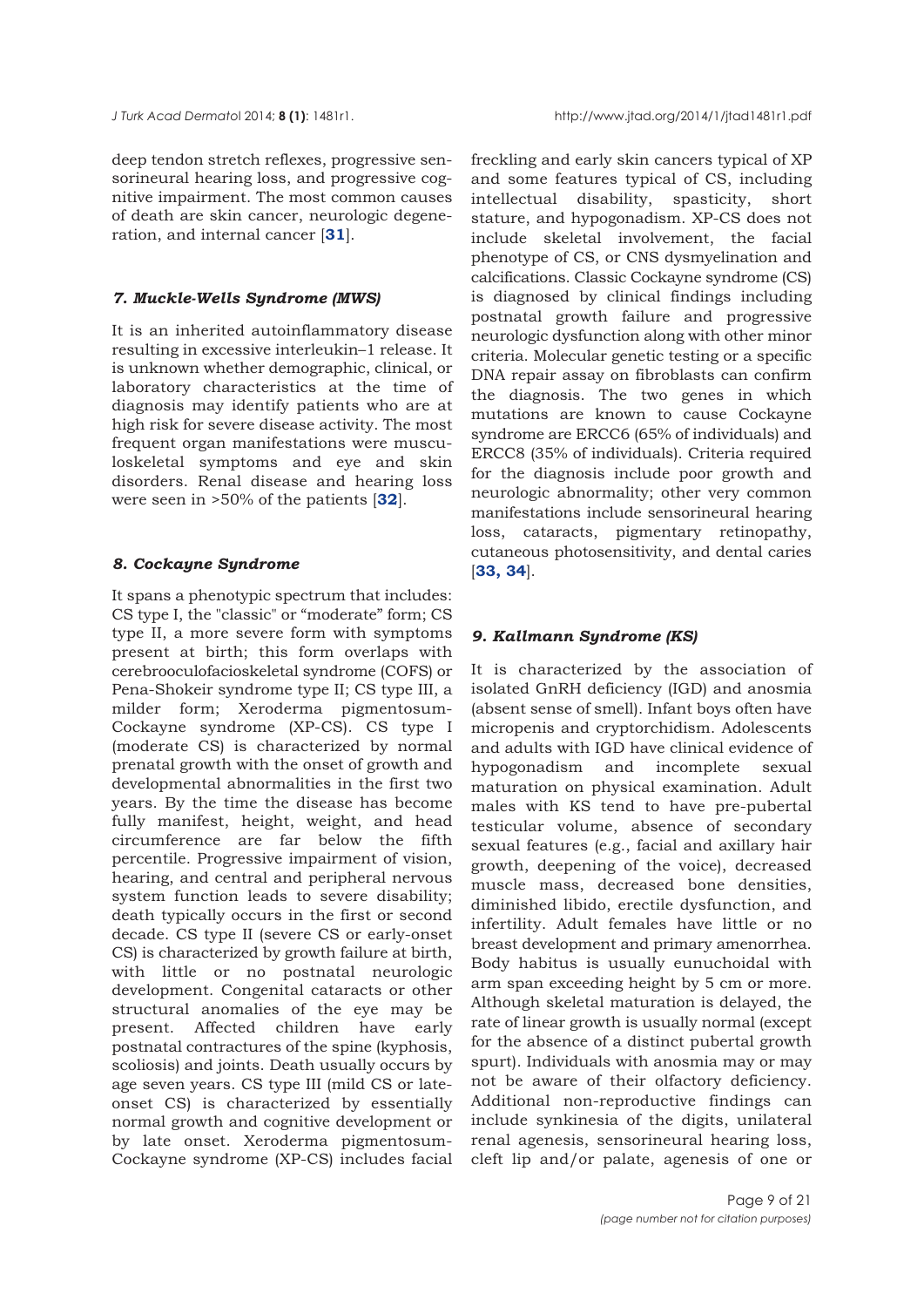more teeth, brachydactyly, syndactyly and agenesis of the corpus callosum [**35**].

## *10. Biotinidase Deficiency*

If untreated, young children with profound biotinidase deficiency usually exhibit neurologic abnormalities including seizures, hypotonia, ataxia, developmental delay, vision problems, hearing loss, and cutaneous abnormalities including alopecia, skin rash and candidiasis. Older children and adolescents with profound biotinidase deficiency often exhibit motor limb weakness, spastic paresis, and decreased visual acuity. Once vision problems, hearing loss, and developmental delay occur, they are usually irreversible, even with biotin therapy. Individuals with partial biotinidase deficiency may have hypotonia, skin rash, and hair loss, particularly during times of stress [**36**].

## *11. MELAS Syndrome*

MELAS (mitochondrial encephalomyopathy, lactic acidosis, and stroke-like episodes) is a multisystem disorder with onset typically in childhood. Early psychomotor development is usually normal, but short stature is common. Onset of symptoms is frequently between the ages of two and ten years. The most common initial symptoms are generalized tonic-clonic seizures, recurrent headaches, anorexia, and recurrent vomiting. Exercise intolerance or proximal limb weakness can be the initial manifestation. Seizures are often associated with stroke-like episodes of transient hemiparesis or cortical blindness. These stroke-like episodes may be associated with altered consciousness and may be recurrent. The cumulative residual effects of the strokelike episodes gradually impair motor abilities, vision, and mentation, often by adolescence or young. The MELAS syndrome belongs to the category of mitochondrial disorders. The most common molecular etiology of the syndrome is a mutation A to G transition at base pair 3243 in the mitochondrial genome. The phenotype is varied and depends on the proportion of DNA muted and which organ on aerobic metabolism suffers most. Neurosensory hearing loss, renal disease,

car-diomyopathy, diabetes mellitus, lactic acidosis and stroke-like episodes can be seen in MELAS syndrome. The skin manifestations of patients with MELAS syndrome are scaly, pruritic, diffuse erythema, reticular pigmentation, moderate hypertrichosis, seborrheic eczema, atopy and vitiligo [**37**].

# *12. Hutchinson-Gilford Progeria Syndrome (HGPS, Progeria)*

It is characterized by clinical features that develop in childhood and resemble some features of accelerated aging. Although signs and symptoms vary in age of onset and severity, they are remarkably consistent overall. Children with HGPS usually appear normal at birth. Profound failure to thrive occurs during the first year. Characteristic facies, with receding mandible, narrow nasal bridge and pointed nasal tip develop. During the first to third year the following usually become apparent: partial alopecia progressing to total alopecia, loss of subcutaneous fat, progressive joint contractures, bone changes, nail dystrophy, and abnormal tightness and/or small soft outpouchings of the skin over the abdomen and upper thighs, and delayed primary tooth eruption. Later findings include low-frequency conductive hearing loss, dental crowding, and partial lack of secondary tooth eruption. Additional findings present in some but not all affected individuals include photophobia, excessive ocular tearing, exposure keratitis, and Raynaud phenomenon. Motor and mental development is normal. Death occurs as a result of complications of severe atherosclerosis, either cardiac disease (myocardial infarction) or cerebrovascular disease (stroke), generally between ages six and 20 years. Average life span is approximately 13 years [**38**].

## *13. PHACES Syndrome*

It is characterised by children with segmental facial hemangiomas of infancy and one extracutaneous manifestation comprising PHACES (posterior fossa malformation, arteriovenous malformations, cardiac/aortic defects, eye anomalies, and sternal defect). Otolaryngic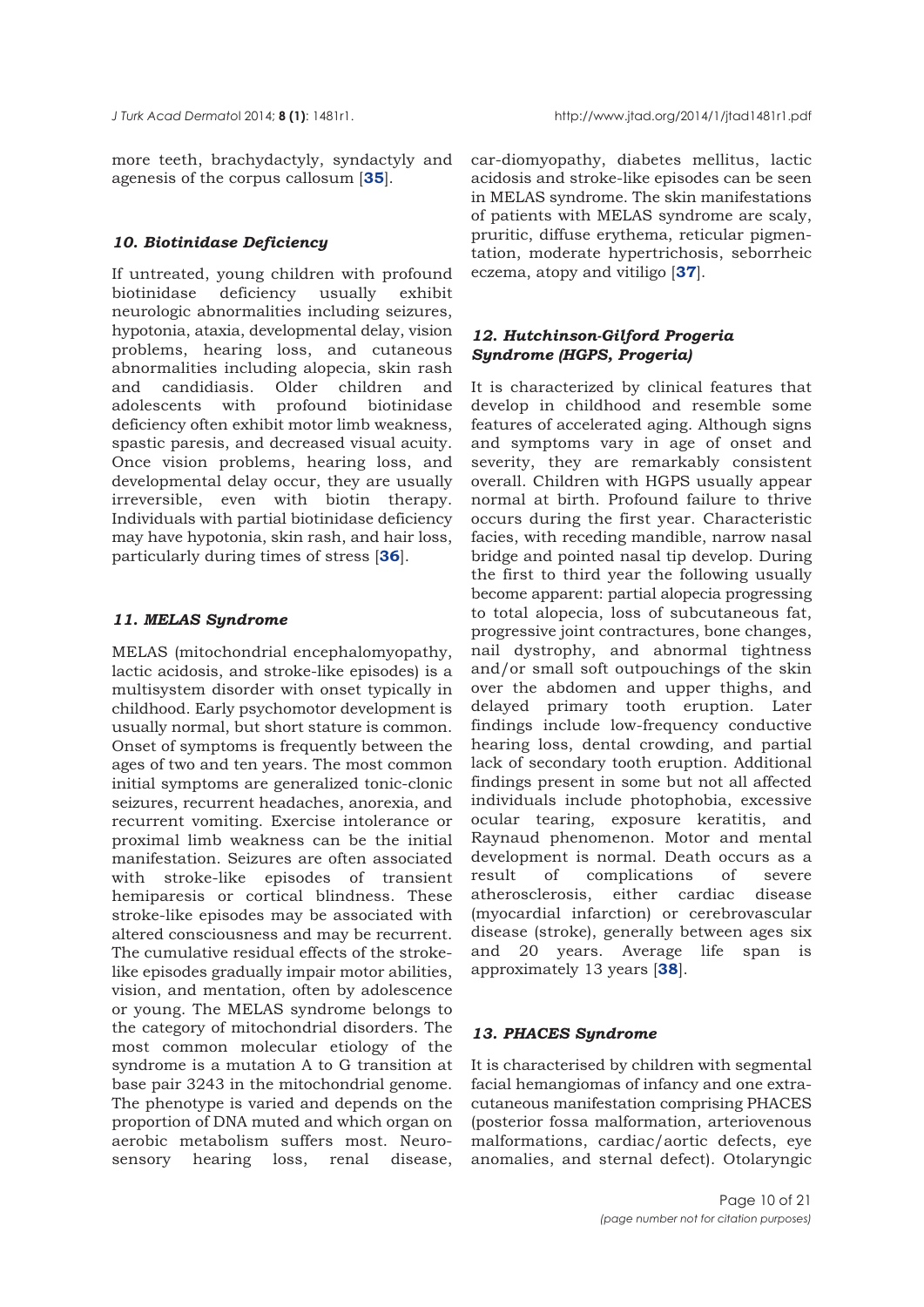problems were evaluated with physical examination, audiogram, swallow evaluation, polysomnography, and laryngoscopy. Otolaryngic abnormalities included middle ear atelectasis, tympanic membrane hemangiomas with conductive hearing loss, skin and cartilage ulceration, dysphagia, and airway hemangiomas with stridor. Diagnosis of PHACES requires awareness of the association of facial hemangiomas of infancy with systemic and airway problems. Otolaryngology-related manifestations of PHACES are not commonly described, and management should be tailored to the individual patient [**39**].

# *14. Leopard Syndrome*

Clinical manifestations of leopard syndrome include lentigines, ocular hypertelorism, mental and growth retardation, deafmuteness, and several patches of hair loss on her scalp [**40**].

## **D- Infections**

In a study, syphilis and chickenpox were found the common antenatal associated infections with deafness [**1**].

## *1. Lyme Disease*

Lyme disease is an infection that starts with a tick bite. The disease has a variety of symptoms, including changes affecting the skin, heart, joints and nervous system. It is also known as borrelia or borreliosis. Neuro borrelia is the commonest complication of Lyme disease. About 15 per cent of people with Lyme disease develop problems with the nervous system, or so-called neuro borrelia, between one and five weeks after the tick bite. The central nervous system is affected and the symptoms that result may be very mixed and not specific. The symptoms often begin with back pain, typically between the shoulder blades and in the neck like a slipped disc. The pain worsens at night. Distorted feelings around the area of the bite. The nerves become numb, especially in the face. This may occur at any time up to four weeks after the

pain began. A facial palsy with weakness of the muscles on one or both sides of the face may develop. Sometimes neuro borrelia may present as meningitis, with fever, headache and stiffness in the neck. In very rare cases, the disease may become chronic, with a slowly developing destruction of the nervous system, numbing, partial hearing impairment, depression and the development of dementia. Neuro borrelia demands immediate treatment, usually with an admission to hospital [**41**].

# *2. Varicella-zoster Virus*

Otological complications of varicella-zoster syndrome (*Ramsay-Hunt* syndrome) include facial paralysis, tinnitus, hearing loss, vertigo, dysgeusia, and skin rash. The lower cranial nerves sometimes are affected by this neuritis [**42**].

# *3. HIV Disease*

*a. Kaposi's Sarcoma (KS):* The most common malignancy associated with HIV disease is KS, an idiopathic multiple sarcoma of the skin. KS occurs in 43% of homosexual or bisexual men with advanced HIV disease, only 4% of injection drug users, and essentially no hemophiliacs. Although considered an opportunistic neoplasm, KS can manifest early in the patient's course with HIV infection, and may be the first clinical manifestation of their immunodeficiency. The typical HIV-associated KS lesion is pink or purple, not tender, and macular or slightly raised or nodular, and can occur on both cutaneous and mucosal surfaces [**43**].

*b. Non-Hodgkin's Lymphoma:* NHL is the second most common malignancy associated with HIV disease. Most patients have fever, night sweats, and significant weight loss. NHL appears late in the course of HIV disease, often after KS and opportunistic infections. The histopathologic findings are variable, but the majority of these lymphomas are high grade. Treatment consists of aggressive systemic chemotherapy. HIV-infected patients with advanced disease have little tolerance for radiation therapy and often develop severe ref-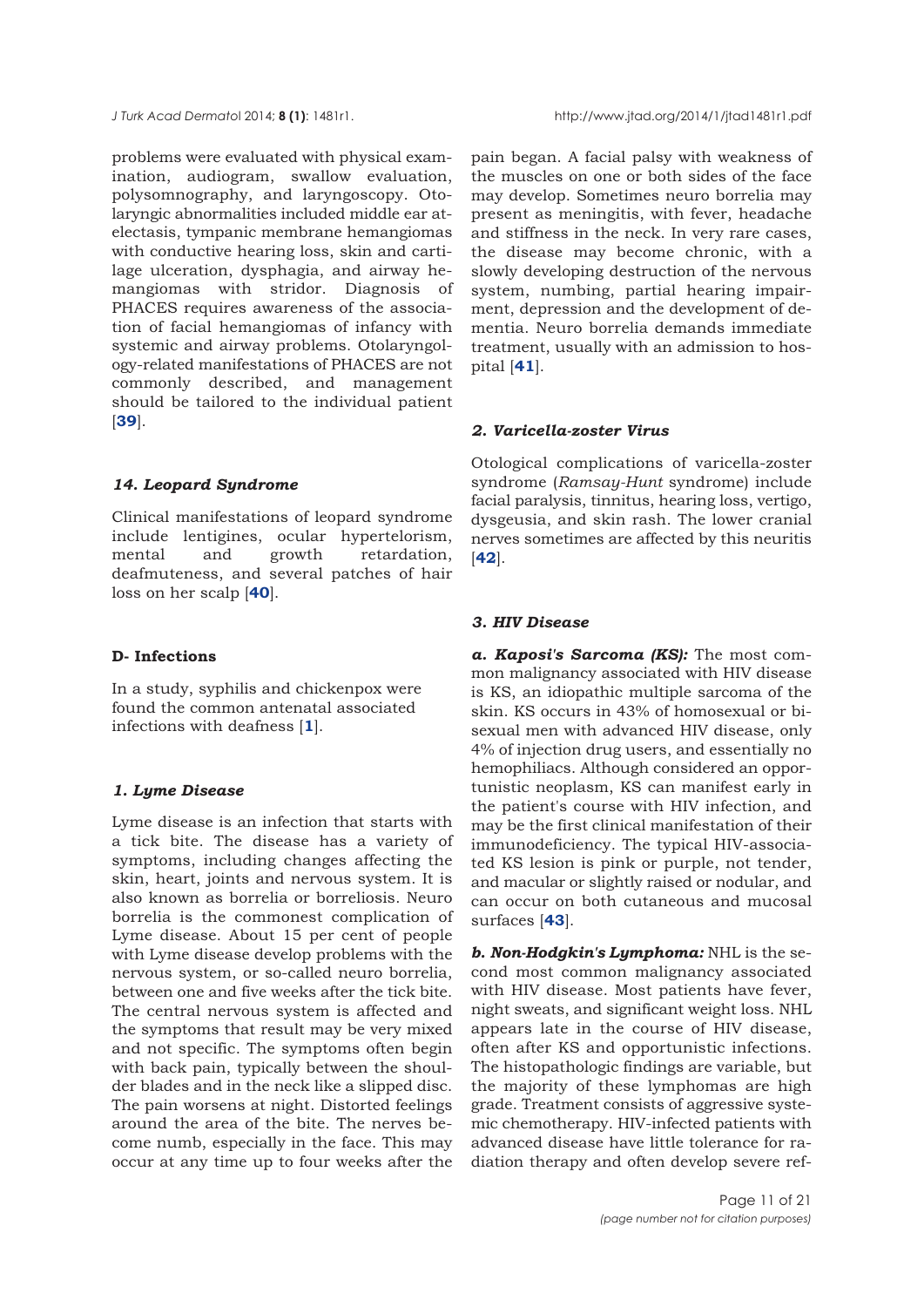*J Turk Acad Dermato*l 2014; **8 (1)**: 1481r1. http://www.jtad.org/2014/1/jtad1481r1.pdf

ractory mucositis even following small radiation doses to the upper aerodigestive tract [**43**].

*c. Lymphoid Hyperplasia:* The generalized proliferation of lymphoid tissue commonly associated with HIV disease often affects Waldeyer's ring (adenoids, lingual tonsils, and faucial tonsils). This association is so striking that adenoidal hypertrophy in a nonpediatric setting, even in an otherwise asymptomatic patient, should alert the clinician to a possible underlying HIV infection. The lymphoid hyperplasia found in the nasopharynx in these patients is apparently a manifestation of the HIV-associated lymphoid hyperplasia, seen in the peripheral lymph nodes as persistent generalized lymphadenopathy, and has a similar appearance on histopathologic examination [**43**].

*d. HIV-Associated Conditions in the External Ear:* The external ear includes the pinna and the external auditory canal (EAC). Even though the pinna and EAC are both specialized and distinct parts of the ear, their proximity and tissue similarity result in similar pathologic processes. Skin pathology commonly found in HIV-infected patients frequently occurs in both sites. The processes most commonly reported include seborrheic dermatitis and KS [**43**].

*e. Seborrheic Dermatitis:* As HIV disease progresses, up to 83% of patients develop extensive seborrheic dermatitis, often involving the face, scalp, and, less commonly, the periauricular region. Patients with seborrheic dermatitis of the external ear may present with recurrent superinfections of the involved skin, in some cases including the external ear. Treatment of the involved skin with a commercially available dandruff shampoo as directed and the use of a topical steroid usually control these lesions [**43**].

*f. Kaposi's Sarcoma in the External Ear:* KS can arise either on the pinna or in the EAC. More severe symptoms, including conductive hearing loss, may arise if the tumor extends onto the tympanic membrane (TM) or into the middle ear. The carbon dioxide laser can excise canalicular KS. With TM involvement, however, the argon laser may spare more of the normal tissue, making a TM perforation less likely [**43**].

*g. HIV-Associated Conditions in the Middle Ear:* The most common otologic problems reported in HIV-infected patients are serous otitis media and recurrent acute otitis media. Clinicians should obtain mycobacterial, fungal, and routine bacterial cultures to optimize anti-infectious therapy. Medical management usually leads to rapid resolution of these infections. Acute inflammation of the mastoid air cells can occur with any middle ear infection, but coalescing suppurative mastoiditis, with its bony sequestration and abscess formation, is relatively rare. This infection can cause a subperiosteal abscess clinically manifested by protrusion of the anterior-inferior external ear, or intracranial extension, including epidural abscess or temporal lobe abscess [**43**].

*h. HIV-Associated Sensorineural Hearing Loss:* Sensorineural hearing loss, both unilateral and bilateral, occurs in 21 to 49% of HIV-infected patients. The majority of such patients have had a sensorineural hearing loss that steadily worsens with increasing frequencies, becoming moderate at high frequencies, but speech discrimination is usually near normal. A possible etiology is a primary infection by HIV of either the central nervous system (CNS) or peripheral auditory nerve [**44**].

*i. HIV-Associated Vertigo:* Vertigo can occur in the HIV-infected patient. When present, it is usually concurrent with a multitude of other neurologic symptoms. Vertigo is frequently a symptom of subacute encephalitis or HIV disease dementia complex. HIV may directly affect the vestibular and auditory systems; however, verification requires further study [**44**].

*j. HIV-Associated Facial Nerve/Central Nervous System Facial-Paralysis Syndromes:* Facial nerve paralysis is more common in the HIV-infected patient than in the immunocompetent patient. According to one report, up to 7.2% of patients with HIV disease will have either unilateral or bilateral facial paralysis. In the majority of these patients, CNS processes are the cause of the facial paralysis; CNS toxoplasmosis is the most common identifiable cause, followed by HIV encephalitis and CNS lymphoma [**44**].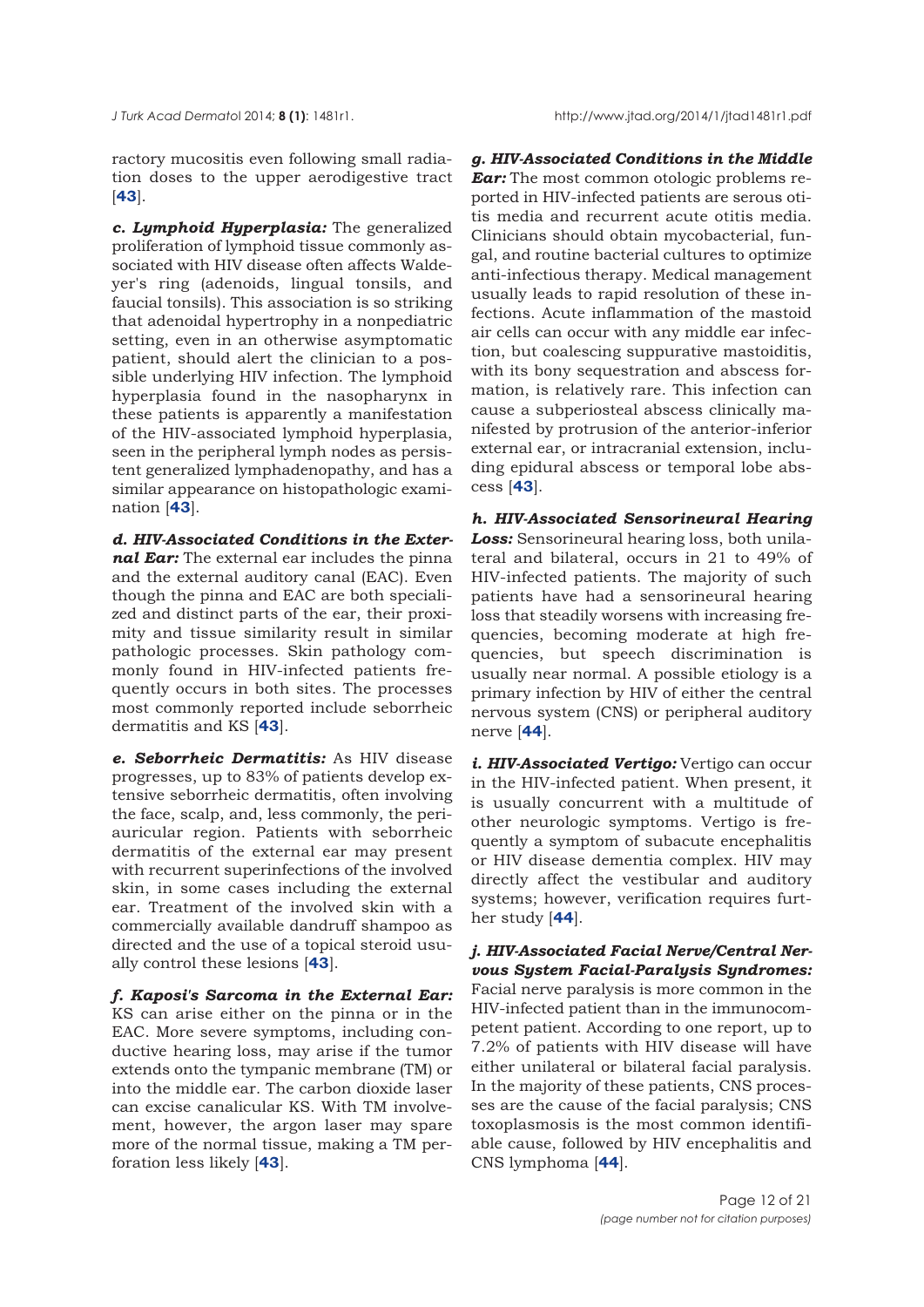*J Turk Acad Dermato*l 2014; **8 (1)**: 1481r1. http://www.jtad.org/2014/1/jtad1481r1.pdf

*-Idiopathic or Bell's Palsy:* Idiopathic facial nerve palsy, or Bell's palsy, is the single most common diagnosis given for HIV-infected patients with seventh nerve paralysis. The leading theory for the cause of Bell's palsy is an infection of the facial nerve by herpes simplex virus. Researchers believe that the immunocompromise caused by the HIV infection allows greater incidence of viral infection and associated facial paralysis. The outcome in this patient group, like that in the general population, is excellent. The nerve usually recovers completely in 3 weeks to 3 months. Standard therapy consists of corticosteroids such as prednisone, 60 mg PO orally every day for 4 days and then tapered over 10 days, and acyclovir, 200 mg orally 5 times a day, for all patients with Bell's palsy, if seen during the first 2 weeks of presentation [**43**].

*-Herpes Zoster:* Herpes zoster infection, or the Ramsey Hunt syndrome, occurs more commonly in HIV-infected than in non-HIVinfected patients. This syndrome results from a chronic herpetic infection of the geniculate ganglion, which acutely results in painful herpetic vesicles in the distribution of the sensory component of the facial nerve along with facial palsy, which occasionally is permanent. Symptoms tend to be more severe in the HIVinfected than in the non-HIV-infected patient, and response to medical therapy is less predictable [**43**].

*k. HIV-Associated Cutaneous Lesions:* Cutaneous lesions of the nose or face are common presenting symptoms of HIV infection. KS, herpetic infection, and seborrhea-like dermatitis are three such conditions. While these are often primarily cosmetic problems, KS in particular can become symptomatic or widely disseminated [**43**].

*-Seborrheic Dermatitis:* Facial seborrheic dermatitis also occurs in HIV-infected patients. Initially observed in 22% of the population with advanced HIV disease, this rash can occur anywhere in the head and neck, but seems to have a predilection for the postauricular, nasal, and malar regions. The malar rash can resemble the butterfly pattern of systemic lupus erythematosus. Symptoms are predominantly cosmetic and a biopsy is rarely indicated. Although we recommend treatment with topical corticosteroids, some cases are refractory [**43**].

*-Herpes Infections:* Either herpes simplex or herpes zoster may cause the giant herpetic nasal ulcer. Although characteristically originating in the nasal vestibule, they often extend onto the facial skin, sometimes reaching diameters of up to several centimeters [**43**].

*l. HIV-Associated Nasal and Paranasal Sinus Problems:* Nasal and paranasal sinus problems are among the most common presentations of HIV disease. Although the percentage of patients with symptoms specifically localized to the nose and paranasal sinuses is not known precisely, prospective studies of patients infected with HIV described a 30 to 68% prevalence of sinusitis. Other well-documented sinonasal conditions in the HIV-infected population include cutaneous lesions, nasal obstructions, allergy and allergic rhinitis, inflammatory sinusitis, and neoplasms [**43**].

*-Nasal Obstruction:* Nasal stuffiness, a common symptom during HIV infection, has a wide-ranging differential diagnosis that includes adenoidal hypertrophy, allergic rhinitis, chronic sinusitis, and neoplasms of the nose, paranasal sinuses, or nasopharynx. History and physical examination, including indirect laryngoscopy, usually suffice for evaluation of obstructive symptoms [**43**].

*-Allergic Rhinitis:* Curiously, although depressed cellular immunity results in decreased total lymphocyte and helper T-lymphocyte counts, polyclonal B-cell activation produces increased circulating immune complexes with increased production of IgA, IgG, and IgE. This excessive IgE production is associated with increased IgE-mediated allergic symptoms, including allergic rhinitis [**43**].

*m. HIV-Associated Oral Cavity lesions:* One of the most common regions of the head and neck in which HIV-related pathology occurs is the oral cavity. The spectrum of oral diseases includes infectious, benign inflammatory, neoplastic, and degenerative processes.

*-Pharynx and Larynx:* Because of the anatomic proximity and functional relationships, many of the conditions described in the oral cavity also occur in the pharynx and larynx.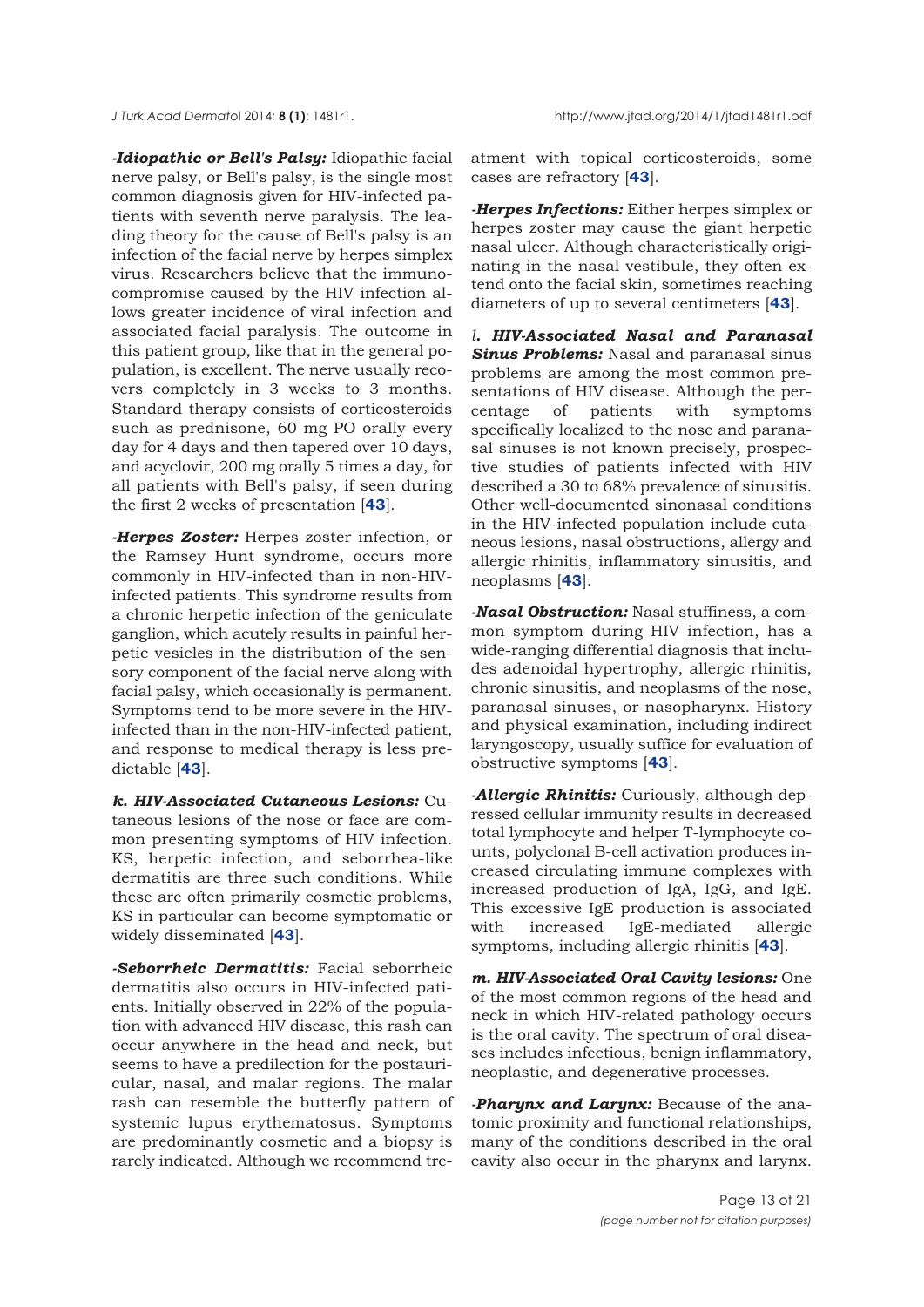These infections, inflammatory conditions, and neoplastic processes can all produce morbidity, and occasionally mortality, when presenting in this vital anatomic region of the upper aerodigestive tract [**43**].

*-Candidiasis:* Candidal infection can occur in the oropharynx, hypopharynx, and larynx, and usually results in severe odynophagia that often interferes with deglutition. When the larynx is affected, hoarseness is a prominent feature. Some degree of aspiration also occasionally results due to interference with normal laryngeal function. When the hypopharynx and larynx are affected, the clinician must entertain the possibility of esophageal candidiasis, and obtain appropriate diagnostic studies including barium swallow or esophagoscopy. Treatment in these cases usually requires systemic antifungal agents and response to therapy is less predictable. In general, candidiasis of the pharynx, larynx, and esophagus is associated with advanced HIV disease and CD4 counts less than 200 [**43**].

*-Herpes Simplex and Cytomegalovirus:* Herpes simplex lesions can occur in the pharynx and larynx. CMV infection has also been observed with increasing frequency. The clinical findings are often nonspecific; however, biopsy with histopathologic examination and viral culture will usually confirm the diagnosis. Systemic antiviral agents such as ganciclovir or foscarnet can produce symptomatic improvement for these patients. This diagnosis should be considered when empiric therapy for other infectious and inflammatory conditions is ineffective and malignant conditions have been excluded [**43**].

*-Recurrent Aphthous Ulcerations:* As in the oral cavity, recurrent aphthous ulcerations also occur in the pharynx, manifesting as giant aphthous ulcers (> 2 cm) in the oropharyngeal region, especially the tonsillar pillars, tonsils, and base of the tongue. There are also large aphthous lesions in the hypopharynx and nasopharynx. Treatment parallels that in the oral cavity. Severe symptoms associated with lesions in the pharynx and larynx, however, usually necessitate aggressive medical therapy and early nutritional support [**43**].

*-Acute Adult Epiglottitis:* Acute adult epiglottitis has been observed in HIV-infected patients. As in the non-HIV-infected population, this condition is serious and potentially lifethreatening. Symptoms usually consist of severe sore throat, odynophagia, laryngeal tenderness, fever, and malaise. Drooling, stridor, and airway obstruction are usually late symptoms in adults. Simple examination of the oral cavity and oropharynx is often unimpressive; however, the lack of clinically apparent disease in the setting of such severe symptoms should raise the suspicion of this potentially grave diagnosis. Tenderness to palpation and movement of the larynx is almost universal [**43**].

*-Benign Lymphoid Hyperplasia:* Benign lymphoid adenotonsillar hyperplasia in Waldeyer's ring can often result in nasal airway obstruction, eustachian tube obstruction, and occasionally, oropharyngeal airway compromise. Even the lingual tonsillar tissue at the base of the tongue can become tremendously enlarged, resulting in dysphagia and obstructive apnea, especially when the patient is recumbent. Although antibiotic therapy occasionally relieves these symptoms, acute or chronic bacterial infection rarely underlies this problem. Surgery is the best alternative when this condition becomes symptomatic [**43**].

*-Kaposi's Sarcoma and Non-Hodgkin's Lymphoma:* KS and NHL can occur in the pharynx and larynx. The ever-present risk of airway obstruction and interference with deglutition makes early aggressive therapy vital. Despite the mucositis that often accompanies radiation therapy, this treatment is the primary therapeutic tool for malignancies in this region. For tumors encroaching on the airway, prophylactic tracheotomy is worth considering because the acute inflammatory response accompanying radiation will often result in total airway obstruction before the tumor begins to regress. A nasal feeding tube is also helpful to ensure nutrition [**43**].

*-Salivary Glands Salivary gland disease:* It is fairly common in HIV-infected patients. These patients often complain of xerostomia and have diffuse glandular swelling. The single process unique to HIV infection in the parotid gland is the lymphoepithelial cyst. Neck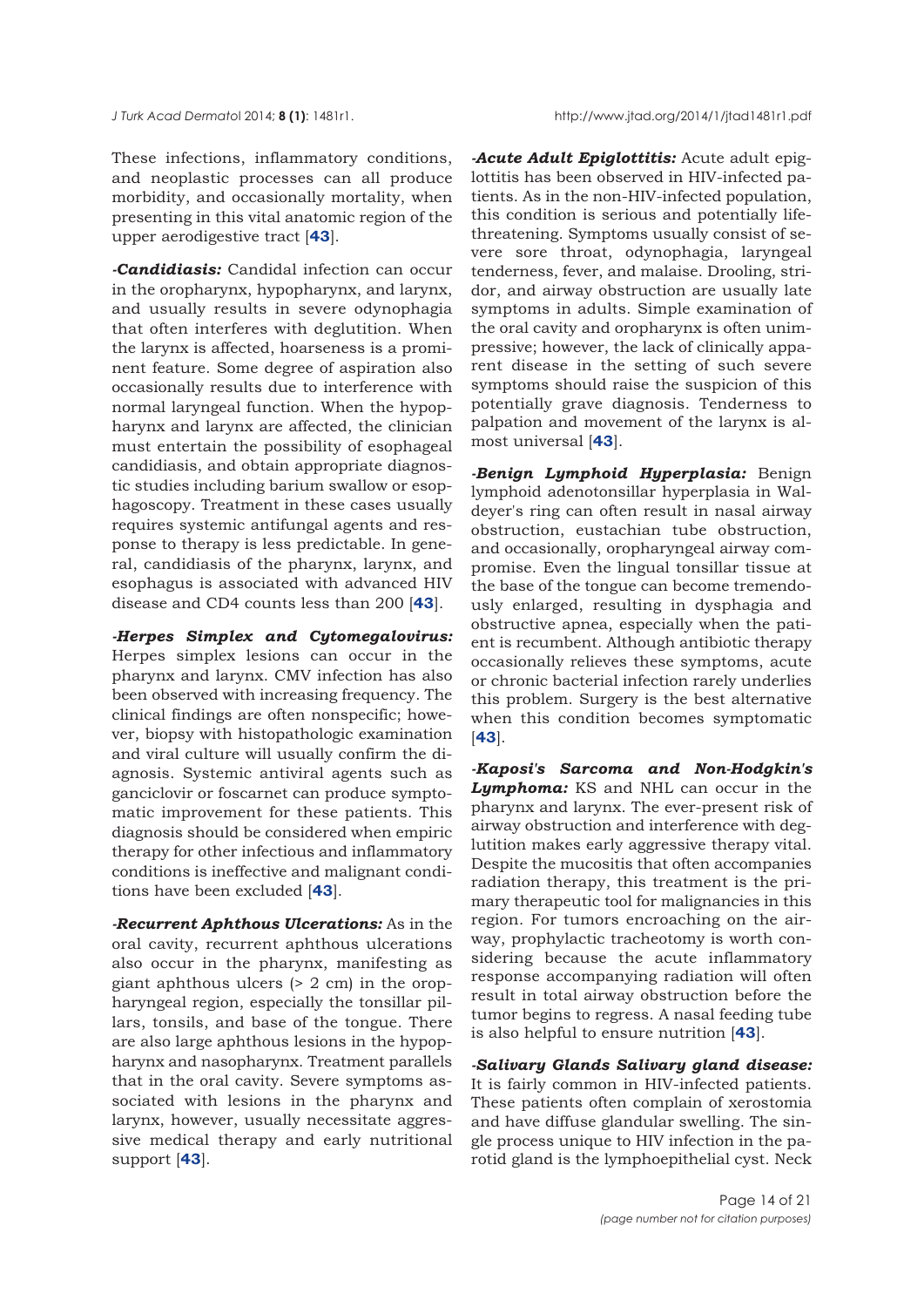an enlarging neck mass occurs in up to 91% of HIV-infected patients with head and neck manifestations. The traditional work-up of the adult neck mass is based on the need to rule out malignancy; however, the evaluation of a neck mass in the HIV-infected patient is complicated by the frequency of numerous opportunistic infections and neoplasms unique to HIV disease. The etiology of neck masses in this specific population can be divided into the following categories: HIV lymphadenopathy, infectious processes, parotid disease, and neoplasms [**43**].

## *4. Syphilis*

Syphilis is caused by the spirochete Treponema pallidum and is characterized by 3 sequential clinical, symptomatic stages separated by periods of asymptomatic latent infection. Common manifestations include genital ulcers, skin lesions, meningitis, aortic disease, and neurologic syndromes. Diagnosis is by serologic tests and adjunctive tests selected based on the disease stage. Penicillin is the drug of choice. Syphilitic ocular and otic manifestations can occur at any stage of the disease. Ocular syndromes can affect virtually any part of the eye; they include interstitial keratitis, uveitis, chorioretinitis, retinitis, retinal vasculitis, and cranial nerve and optic neuropathies. Otosyphilis may affect the cochlea (causing hearing loss and tinnitus) or vestibular system (causing vertigo and nystagmus). Reports of cases of primary and secondary syphilis are increasing in the United States, particularly in urban areas and among homosexual men. While primary syphilis poses little diagnostic difficulty, many physicians are unfamiliar with the multisystem nature of secondary lues. Patients who have secondary syphilis commonly present with systemic signs, skin rash, mucous membrane lesions and generalized adenopathy. Less commonly, secondary syphilis may occur as acute meningitis, sensorineural hearing loss, iritis, anterior uveitis, optic neuritis, Bell's palsy, gastropathy, proctitis, hepatitis, pulmonary infiltration, nephrotic syndrome, glomerulonephritis, periostitis, tenosynovitis and polyarthritis. The diagnosis of secondary syphilis is easily confirmed. Its various manifestations are readily treated with penicillin and, if treated early, are entirely reversible [**45**].

#### *5. Epidermodysplasia Verruciformis*

It is a rare, inherited disorder in which there is widespread and persistent infection by multiple subtypes of human papilloma virus, tinea versicolor-like lesions and plaques, and frequently malignant manifestations. Sometimes the patients have classical skin lesions together with neurological manifestations and deafness [**46**].

#### **E- Allergic Skin Diseases**

A stuffy nose, runny nose, polyps (growths) in the nose, itching and puffy eyes, frequent sore throats, asthma, skin rashes, and behavioral problems such as hyperactivity in children may be symptoms of allergy. Symptoms may occur in almost all systems of the body, including ears.

*Allergy and the Ears:* Outer Ear symptoms that may be attributed to allergy include chronic itching or frequent infections of the ear canal. Middle Ear symptoms may include repeated ear infections and long-standing fluid behind the eardrum are often due to allergy. Both of these are more common in children. Inner Ear symptoms attributed to allergy may include dizziness, ear fullness and pressure, tinnitus or head noise, and sensorineural hearing loss especially food allergy. Meniere's disease in one or both ears may sometimes be aggravated by allergies [**47, 48, 49**].

## **Types of Allergies**

*Inhalant Allergy:* Symptoms of inhalant allergy are caused by reactions to allergens that enter the body via the respiratory tract. They may develop with recurrent or prolonged exposure to the allergen. These can be pollens, dust, molds, animal dander, or other substances breathed in through the nose. Symptoms of inhalant allergy may be yearround or seasonal. High fever is a form of inhalant allergy due to weed pollen released in the fall. When the nose or lungs come in repeated contact with allergens, the immune system of allergic patients makes a high level of a blood protein, or antibody called Immunoglobulin E (IgE). The IgE attaches to special allergic cells, called mast cells, found throug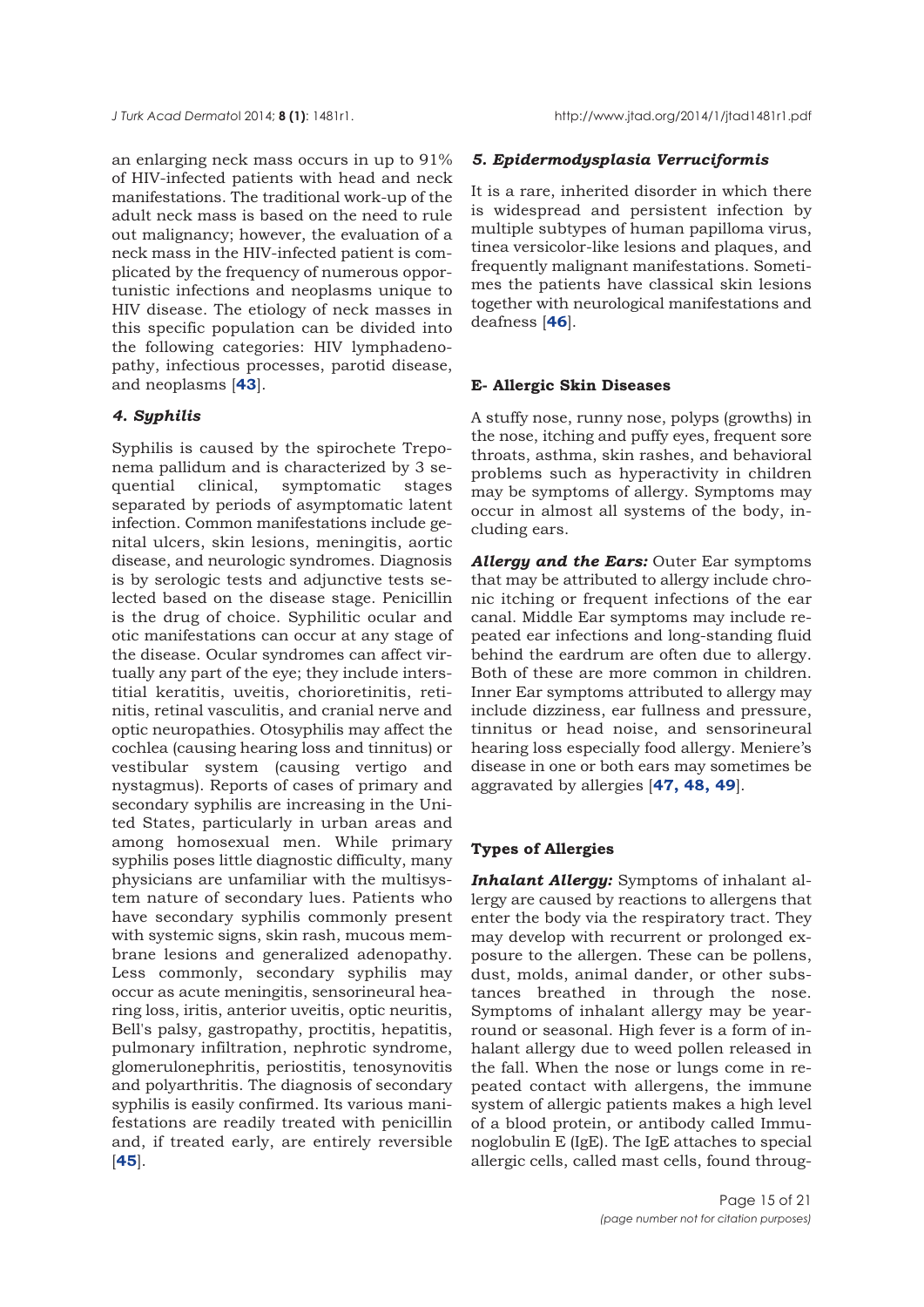hout the body. When the allergen enters the respiratory tract, a change occurs in the mast cells outer membrane causing the cell to release inflammatory substances called mediators which produce allergic symptoms. One of the best known mediators is called histamine; it causes itching, mucous secretion, and some congestion of tissue. This is why an antihistamine is frequently prescribed for allergy symptoms. Intranasal steroids relieve nasal symptoms and ocular itch in allergic rhinitis. Itchy ear and palate are also common and bothersome symptoms but have received little attention in clinical trials of allergic rhinitis. Mometasone furoate nasal spray can effectively treats itchy ear and palate in individuals with seasonal allergic rhinitis. Itchy ear and palate is a relevant end point for future clinical trials of allergic rhinitis [**47**].

*Food Allergies:* Often, common foods that are eaten frequently are the ones that cause symptoms of food allergy. Allergens taken into the digestive tract such as wheat, fruit, shellfish and dairy products can cause allergic symptoms such as nasal congestion, hives, or ear infections. Non-food substances that are ingested may cause similar symptoms. These would include medicines such as penicillin or sulfa, or chemicals such as food preservatives [**47**].

*Contact Dermatitis:* Contact dermatitis is a rash or swelling caused by direct contact of an allergen with the skin. Poison ivy, nickel earrings, wool shirts or certain ear drops may stimulate a cell called the T-lymphocyte to release allergic mediators which affect the skin. The resulting rash may last many weeks or months after exposure. It was described a patients with allergic contact dermatitis to cochlear implant (polyethylene terephthalate mesh) [**47**].

*Autoimmune Inner Ear Disease (AIED):* AIED is believed to be caused by the body's immune system attacking the inner ear and damaging the hearing and sometimes the balance nerve. Autoimmune disease occurs when the body produces an immunological or allergic reaction to itself, instead of reacting to an external substance. In most cases, we don't know why this occurs. Some patients with AIED have signs of other diseases caused by an overly active immune system arthritis, skin rash, allergy, etc. AIED is characterized by the rapid progression of hearing loss often over a period of several weeks to a few months. About 30% of people with AIED will present with symptoms of *Meniere*'s disease fluctuating sensorineural hearing loss, episodic spinning vertigo, tinnitus, and fullness in the involved ears. The hearing loss in these individuals will progress at a much more rapid rate than we see with typical *Meniere*' s disease. At other times, AIED will present with a sudden hearing loss in one or both ears. Usually AIED produces hearing loss in both ears, although it may present initially in one ear and months to years later develop in the second ear [**47, 48**].

Specific allergens may be diagnosed by skin testing, blood tests, or a challenge test. Blood tests are also used to aid the diagnosis of AIED. Mild allergic symptoms require no specific test for diagnosis, and can be well controlled with some combination of antihistamines, prescription nasal sprays, decongestants, and avoidance of known allergens. Most of the prescription nasal sprays for allergy are mild topical steroids. They can be very effective for most nasal allergy symptoms, including congestion, dripping and itching. Side effects include occasional nosebleeds, or nasal crusting. Decongestants shrink swollen tissue such as the mucus membrane of the nose. They are often combined with antihistamines. Side effects include insomnia, rapid heartbeat, and potential prostatic obstruction in men. Excellent non-specific measures to avoid contact with allergens may include the use of a central or room-sized air purifier equipped with a high efficiency particulate filter to remove the microscopic sized allergens such as pollen or mold spores. Impermeable mattress and pillow covers to lessen exposure to dust mites are inexpensive and quite useful. Information on other products such as those designed to make animal dander less allergenic and kill molds that grow in living spaces can be obtained from your allergist or through environmental supply manufacturers [**47**].

*Pruritic external auditory canals:* Patients with isolated pruritic external auditory canals (EACs) are common in the practice of otolaryngologists. Most otolaryngologists probably treat pruritic EACs with topical acetic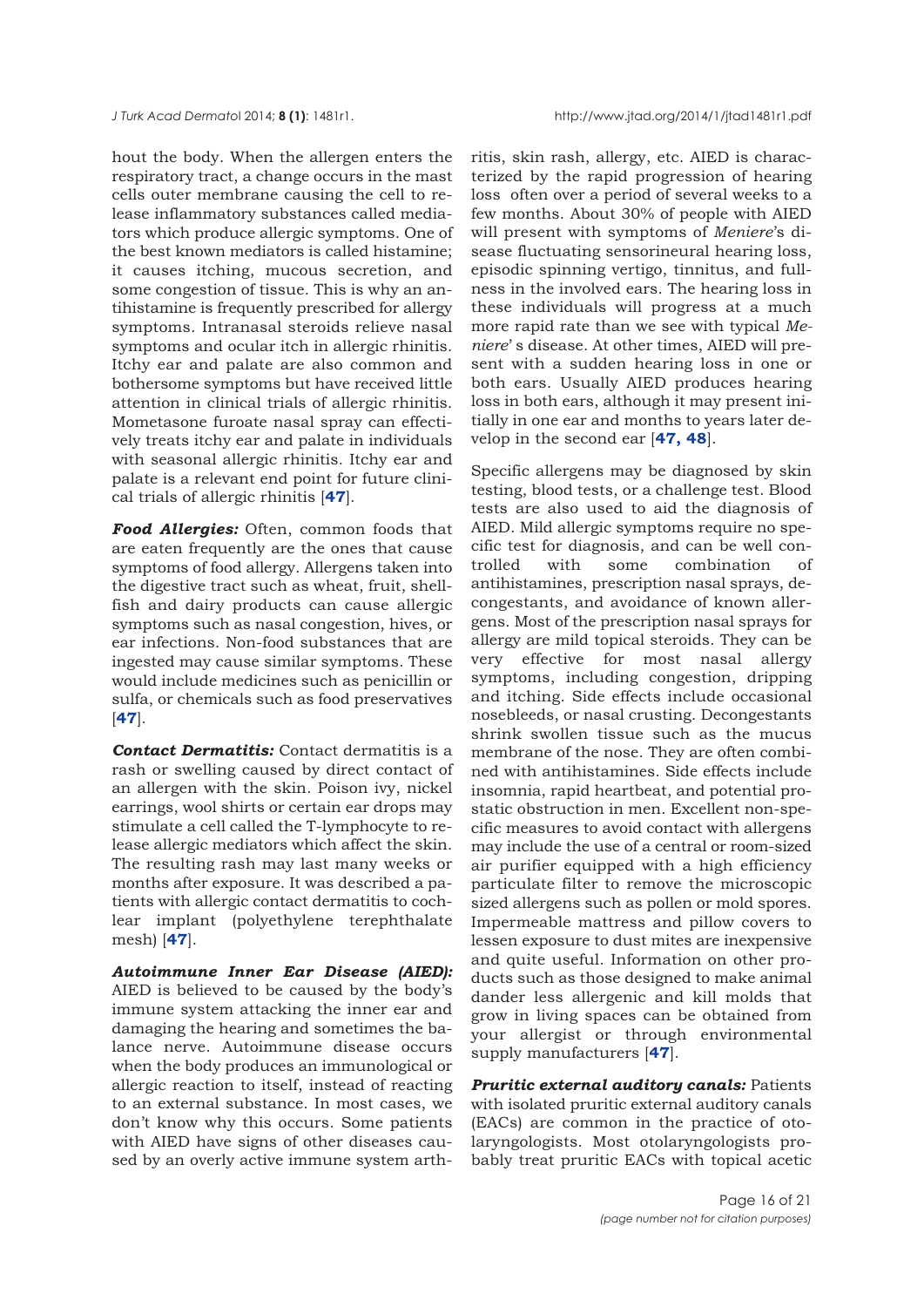acid (0.25%) with or without hydrocortisone. Although the use of this medication is efficacious in some patients, there are some patients who continue to have symptoms. The use of low-potency topical steroid ointments is another effective therapy for patients with pruritic EACs. A new class of topical immune modulators was approved by the Food and Drug Administration (FDA). Topical tacrolimus and pimecrolimus are ointments indicated for atopic dermatitis and have been used successfully in the treatment of contact dermatitis. The mechanism of action of pimecrolimus is not clearly known. It has been observed that pimecrolimus binds to macrophilin–12 and inhibits calcineurin. Therefore, it inhibits T-cell activation by blocking the transcription of early cytokines, including of interleukin (IL)-2, IL-4, IL-10, and interferon gamma. Another mode of action of pimecrolimus is that it prevents the release of inflammatory mediators and cytokines from mast cells after stimulation by antigens or immunoglobulin E. Pruritis of the ears is a complex problem with many different etiologies. Differential diagnosis of this disease process includes carcinoma of the EAC, contact dermatitis, seborrheic dermatitis, psoriasis, dermatomycosis, or dermatophytid reaction. Depending on the etiology, various treatments have been found to be successful. Various authors have reported success with steroid-containing solutions. Some authors believe that most patients with pruritic ears probably suffer from allergic contact dermatitis. On the basis of this belief, they treated a group of patients with pruritic EACs with topical pimecrolimus 1% ointment and achieved a 94% success rate. Allergic contact dermatitis in the ear likely occurs from contents of hair care products. Surfactants in shampoo such as cocamidopropyl betaine and its purported allergen amidoamine are among the top 20 most frequently patch-test positive allergens. Preservatives are another large class of molecules that are common causes of contact dermatitis and are found in nearly all shampoos and conditioners. In considering that many hair care products, especially shampoos and conditioners, come in contact with the EAC, it is not unusual that contact dermatitis will occur in the EAC. The thin skin of the EAC is normally protected by the natural oils and the cerumen produced by glands in

the EAC skin. When the protective layers of the EAC skin are removed by the use of cotton-tipped applicators (Q-tips) or by other means, the thin EAC skin is vulnerable to the penetration of haptens. With multiple sensitizations, an allergic dermatitis occurs, which leads to an inflammatory process in the EAC skin. The inflammation in the EAC, in turn, may lead to a reduction or halt in the secretion of the natural oils and cerumen. This leads to a vicious cycle seen in these patients with a lack of cerumen, a dry EAC, and continued contact dermatitis. Histopathologically, the EAC skin in patients with acerumenosis has hyperkeratosis, parakeratosis, and acanthosis with intercellular edema. Keratinized material is seen in apopilosebaceous orifices. The treatment of contact dermatitis is dependent on avoidance of the allergen and the treatment of the associated inflammation in the skin. Allergen avoidance is important in the maintenance treatment of patients with pruritic EACs [**49**].

#### **F- Pigmentary Disorders**

*1. Waardenburg syndrome:* In this syndrome, the dystopia cantorum was the most frequent feature, followed by the white streak on the skin of the forehead, hypopigmentation of the iris and retina and deafness. Three patients had sensorineural hearing loss (12.5%), associated with white forelock and achromatic spots confluent by the body. This study shows the importance of the ophthalmologist in aiding the diagnosis of this rare genetic condition, since it includes ocular disorders such as telecanthus, hypopigmentation of the iris and retina. The cantorum dystopia is the main diagnostic criterion to differentiate type I and II syndrome and should be done by a trained ophthalmologist. The families are in medical monitoring, receiving genetic guidelines and care related to eye protection [**50**].

*2. Vogt-Koyanagi-Harada's syndrome:* It is a rare disease that affects tissues containing melanocytes, such as the eyes, central nervous system, inner ear and skin. Some ethnic groups have a higher probability of developing the disease, including Asians, Indians and Latin Americans and females are affected more often. The disease probably has autoimmune etiology, with aggression occurring on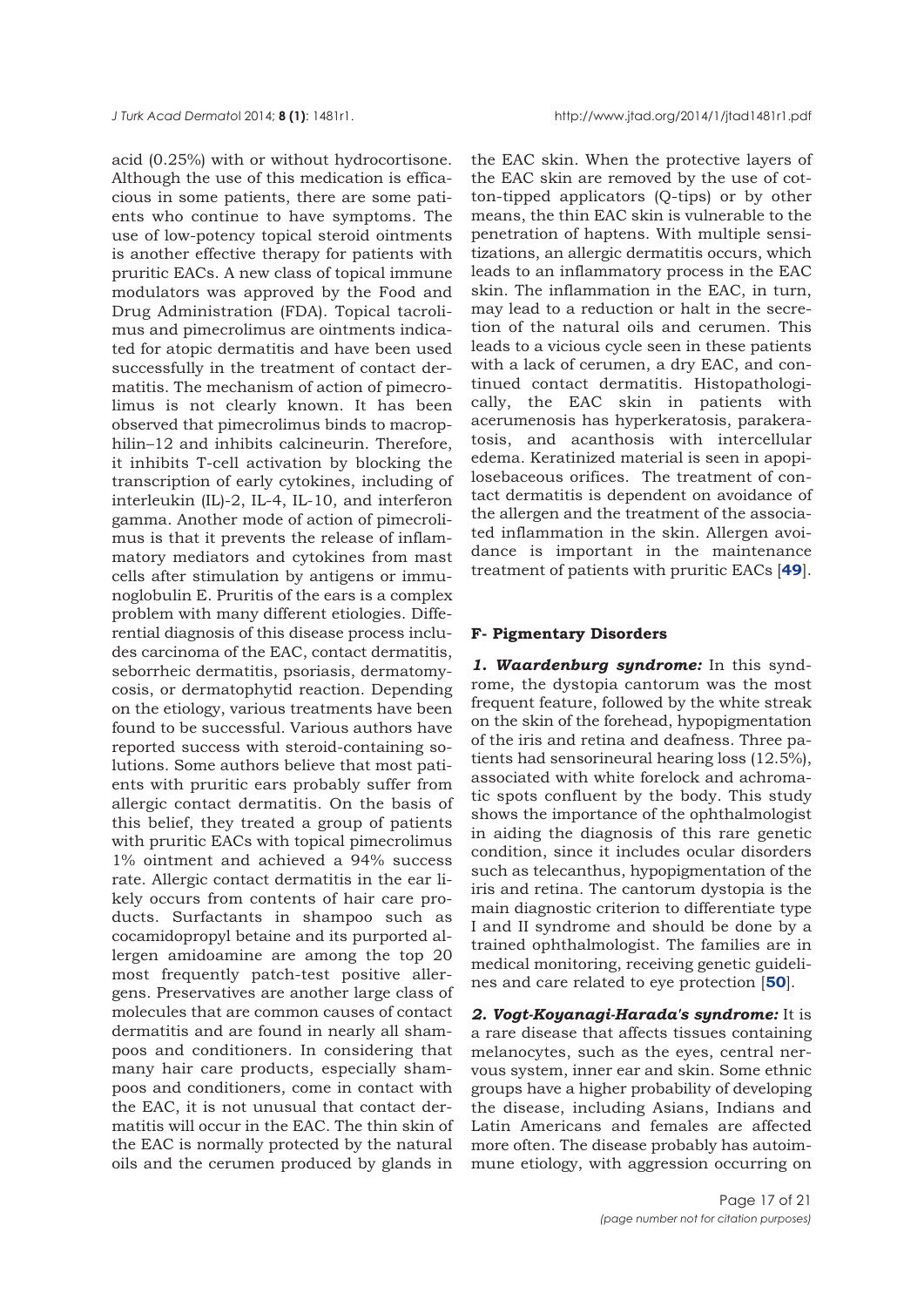the surface of melanocytes by promoting inflammatory reaction in which T lymphocytes predominate. The allele most often found in association with this disease is HLA DRB1\*0405. Clinical manifestations are divided into four stages: prodromal, uveitic, chronic and recurrent. Otorhinolaryngological symptoms occur during the uveitic stage and are characterized by bilateral sensorineural hearing loss, tinnitus and vestibular symptoms. Diagnosis is made according to the diagnostic criteria for the disease. Treatment is primarily with corticosteroids [**51**].

## **G- Medications and Poisining**

The FDA said it found 29 reports of sudden hearing loss, sometimes temporary, associated with the erectile dysfunction agents after scouring the Adverse Event Reporting System. There have also been cases of sudden hearing loss reported in patients using Revatio (sildenafil) for pulmonary arterial hypertension. Ototoxic drugs, which are medications that are toxic to the ear, have the potential to cause permanent or temporary hearing loss. Approximately 200 prescription and over-the-counter drugs are ototoxic, including some antibiotics, chemotherapy medications, anesthetics, cardiac medications, glucocorticosteroids, mood altering drugs, and some vapors and solvents. An ototoxic hearing loss happens when someone takes or is given a drug that causes loss of hearing as one of its side effects, such as some antibiotics, chemotherapy drugs, and anti-inflammatories. Ototoxicity ("ear poisoning") is due to exposure to drugs or chemicals that damage the inner ear or the vestibulo-cochlear nerve, which sends balance and hearing information from the inner ear to the brain. Ototoxicity can result in temporary or permanent disturbances of hearing, balance, or both. Many chemicals have ototoxic potential. Certain drugs can affect hearing by damaging the nerves involved in hearing. Usually this occurs when large or toxic doses are used but may also occur with lower doses. Antibiotics including aminoglycosides (gentamicin, vancomycin), erythromycins, and minocycline ,diuretics including furosemide and ethacrynic acid, salicylates (aspirin) and nonsteroidal anti-inflammatories (NSAIDs) such as ibuprofen and naproxen, antineoplastics (cancer drugs) can lead to hearing loss [**52**].

## **Lead poisoning**

Lead affects every one of the body's organ systems, especially the nervous system, but also the bones and teeth, the kidneys, and the cardiovascular, immune, and reproductive systems. Hearing loss and tooth decay have been linked to lead exposure, as have cataracts. Intrauterine and neonatal lead exposure promote tooth decay. Aside from the developmental effects unique to young children, the health effects experienced by adults are similar to those in children, although the thresholds are generally higher. Chronic poisoning usually presents with symptoms affecting multiple systems, but is associated with three main types of symptoms: gastrointestinal, neuromuscular, and neurological. Central nervous system and neuromuscular symptoms usually result from intense exposure, while gastrointestinal symptoms usually result from exposure over longer periods. Signs of chronic exposure include loss of short-term memory or concentration, depression, nausea, abdominal pain, loss of coordination, and numbness and tingling in the extremities. Fatigue, problems with sleep, headaches, stupor, slurred speech, and anemia are also found in chronic lead poisoning. A "lead hue" of the skin with pallor is another feature. A blue line along the gum, with bluish black edging to the teeth, known as Burton line is another indication of chronic lead poisoning. Children with chronic poisoning may refuse to play or may have hyperkinetic or aggressive behavior disorders [**53**].

#### **H- Neoplasms**

*1. Nodular Mastocytosis:* Mastocytosis refers to a group of disorders characterized by the pathologic proliferation of mast cells. Nodular mastocytosis is characterized by disseminated nodular lesions, myelodysplastic syndrome, and a c-kit V560G receptor mutation. Sometimes ear pruritus and hearing loss can ocur [**54**].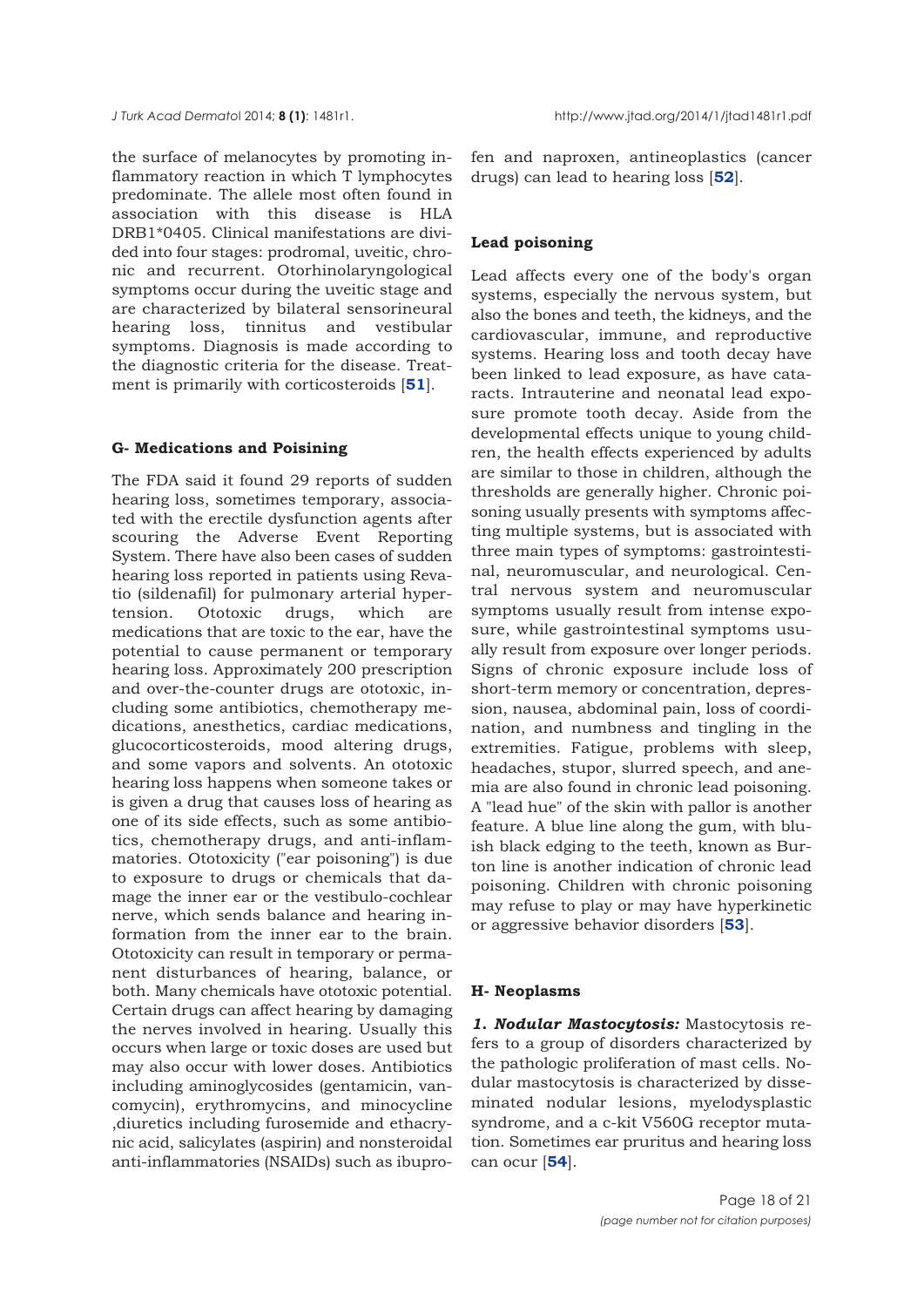*J Turk Acad Dermato*l 2014; **8 (1)**: 1481r1. http://www.jtad.org/2014/1/jtad1481r1.pdf

*2. The Nevus Sebaceus of Jadassohn (SNJ):* It is a congenitally-occurring, hamartomatous disorder of the skin and its adnexa of infrequent occurrence. This presentation of five cases emphasizes the smooth, waxy, yellowbrown lesion's progression into a thickened sebaceous tumor of premalignant predilection. The incidence of neoplastic degeneration of these hamartomatous nevi may be as high as 30% with the capacity of metastasis occasionally reported. Because of malignancy risks as well as cosmetic considerations, early surgical removal is recommended. Previously unreported problems of dysphagia and malnutrition secondary to pulsion diverticulum at the esophageal inlet and cleft palate, obliterative aural stenosis with associated conductive hearing loss are documented. Regardless of SNJ's occurrence as either an isolated lesion or as the fully developed syndrome, including mental retardation and epilepsy, this congenital malformation of the skin, its hair, and sebaceous glands presents rare and histologically intriguing problems for the practitioner [**55**].

*3. Fibrous Dysplasia:* It is a fairly common, localized misdifferentiation of the bone-forming mesenchyme affecting a single or many bones, in which skeletal aberrations represent the cardinal feature, but in which certain endocrinopathies, abnormal pigmentation of skin and mucous membrane, and occasionally other abnormalities form part of the entire disease process. The craniofacial skeleton is one of its predilective sites and therefore the temporal bone may become involved. In such instances the disease manifests itself with 1) progressive loss of hearing, 2) increasing obliteration of the external ear canal, and 3) enlargement and distortion of the temporal bone [**56**].

#### **References**

- 1. Ganga N, Rajagopal B, Rajendran S, Padmanabhan AS. Deafness in children--an analysis. Indian Pediatr 1991; 28: 273-276. PMID: 1937703
- 2. Bláha, Sibl O. Otorhinolaryngological manifestations in collagen diseases. Cesk Otolaryngol 1967; 16: 333- 335. PMID: 4385540
- 3. Hadderingh RJ, Tange RA, Danner SA, Eeftinck Schattenkerk JK. Otorhinolaryngological findings in AIDS patients: a study of 63 cases. Arch Otorhinolaryngol 1987; 244: 11-14. PMID: 3039952
- 4. Ijaduola TG, Ademiluyi SA. Otorhinolaryngological manifestations of von Recklinghausen's disease in Nigerians. J Laryngol Otol 1986; 100: 115-123. PMID: 3080540
- 5. Webb CJ, Moots RJ, Swift AC. Ear, nose and throat manifestations of Behçet's disease: a review. J Laryngol Otol 2008; 122: 1279-1283. PMID: 18616840
- 6. Maciaszczyk K, Durko T, Waszczykowska E, Bartkowiak-Dziankowska B, Pajor A, Erkiert-Polguj A et al. Vestibular system in patients with systemic sclerosis. Otolaryngol Pol 2011; 65: 202-207. PMID: 21916221
- 7. Monteiro TA, Christmann RB, Bonfá E, Bento RF, Novalo-Goto ES, Vasconcelos LG. Hearing loss in diffuse cutaneous systemic scleroderma. Scand J Rheumatol 2011; 40: 467-471. PMID: 21916804
- 8. Derebery MJ.Allergic and immunologic features of Ménière's disease. Otolaryngol Clin North Am 2011; 44: 655-666. PMID: 21621052
- 9. Dettmer M, Hegemann I, Hegemann SC. Extraintestinal Crohn's disease mimicking autoimmune inner ear disease: a histopathological approach. Audiol Neurootol 2011; 16: 36-40. PMID: 20523038
- 10. Kanra G, Kara A, Seçmeer G, Ozen H, Gürakan F, Akçören Z et al. Sensorineural hearing loss as an extraintestinal manifestation of ulcerative colitis in an adolescent girl with pyoderma gangrenosum. Eur J Pediatr 2002; 161: 216-218. PMID: 12014389
- 11. Adler YD, Jovanovic S, Jivanjee A, Krause L, Zouboulis CC. Adamantiades-Behçet's disease with inner ear involvement. Clin Exp Rheumatol 2002; 20: S40-42. PMID: 12371634
- 12. Pagnini I, Zannin ME, Vittadello F, Sari M, Simonini G, Cimaz R et al. Clinical features and outcome of Cogan syndrome. J Pediatr 2012; 160: 303-307. PMID: 21920537
- 13. Salam MA, Matai V, Salhab M, Hilger AW. The facial skin lesions "see and treat" clinic: A prospective study. Eur Arch Otorhinolaryngol 2006; 263: 764- 766. PMID: 16699785
- 14. Halstead LA, Karmody CS, Wolff SM. Presentation of Wegener's granulomatosis in young patients. Otolaryngol Head Neck Surg 1986; 94: 368-371. PMID: 3083367
- 15. Yildirim N, Arslanoglu A, Aygun N. Otologic and leptomeningeal involvements as presenting features in seronegative Wegener granulomatosis. Am J Otolaryngol 2008; 29: 147-149. PMID: 18314030
- 16. Yue WL. Otolaryngological problems associated with thrombocytopenia purpura in children. Int J Pediatr Otorhinolaryngol 1988; 15: 87-92. PMID: 3372145
- 17. Robati RM, Rahmati-Roodsari M, Dabir-Moghaddam P, Farnaghi A, Mahboobi-rad F, Rahimi H et al. Mucosal manifestations of pemphigus vulgaris in ear, nose, and throat; before and after treatment. J Am Acad Dermatol 2012; 67: e249-252. PMID: 22015151
- 18. Vasiliou A, Nikolopoulos TP, Manolopoulos L, Yiotakis J. Laryngeal pemphigus without skin manifestations and review of the literature. Eur Arch Otorhinolaryngol 2007; 264: 509-512. PMID: 17111102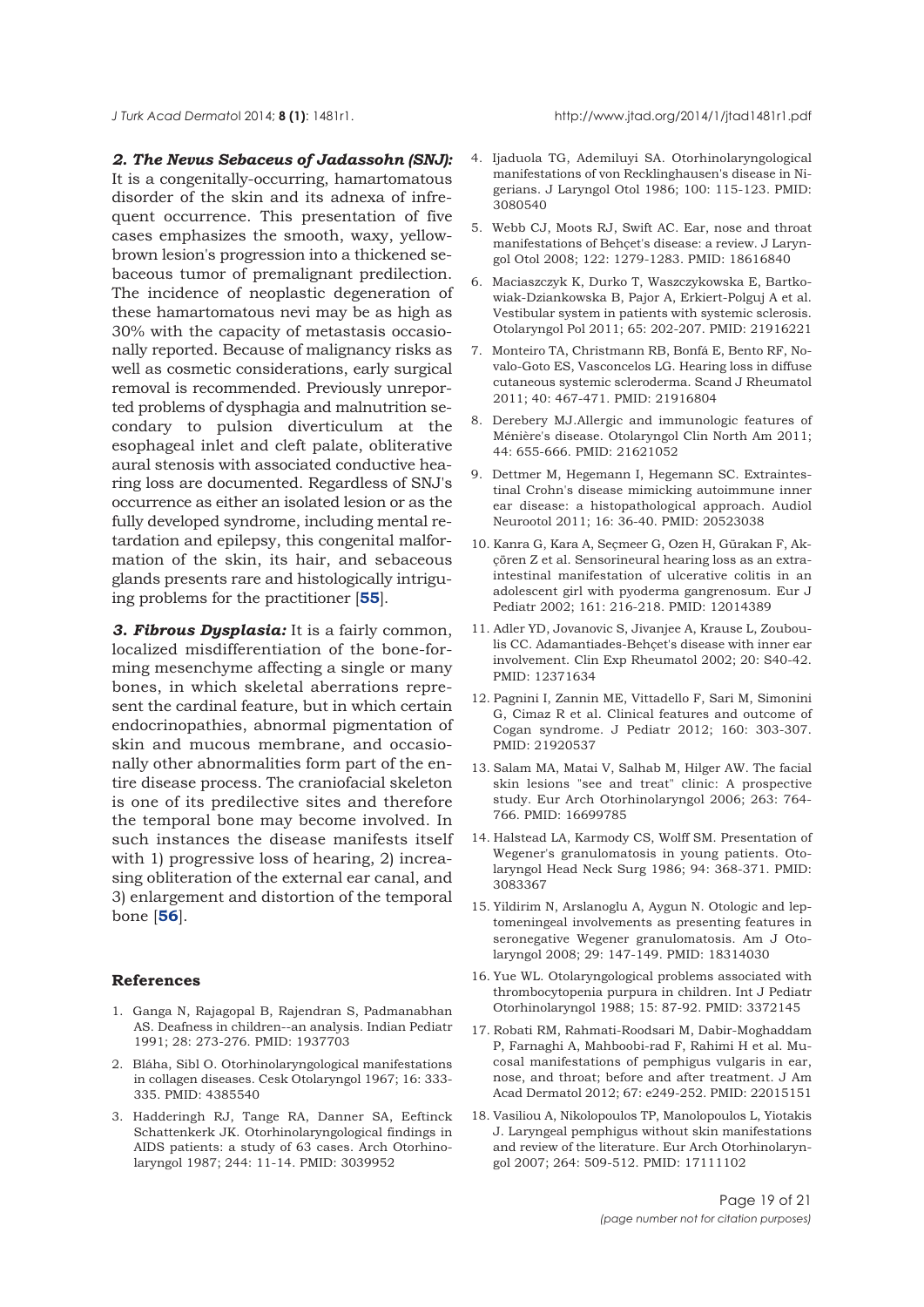- 19. Nunes H. Ear, nose and throat involvement: a severe but poorly known manifestation of sarcoidosis. Rev Mal Respir 2011; 28: 119-120. PMID: 21402225
- 20. Yang H, Peng L, Jian M, Qin L. Clinical analysis of 15 patients with relapsing auricular polychondritis. Eur Arch Otorhinolaryngol 2013: 17. PMID: 23503986
- 21. White AK, Smith RJ, Bigler CR, Brooke WF, Schauer PR. Head and neck manifestations of neurofibromatosis. Laryngoscope 1986; 96: 732-737. PMID: 3088347
- 22. Xu J, Nicholson BJ. The role of connexins in ear and skin physiology-functional insights from disease-associated mutations. Biochim Biophys Acta 2013; 1828: 167-178. PMID: 22796187
- 23. Markova TG, Brazhkina NB, Bliznets EV, Poliakov AV, Tavartkiladze GA. Diagnostics of keratitis-ichthyosis-deafness syndrome (KID-syndrome). Vestn Otorinolaringol 2012;(3): 58-61. PMID: 22951689
- 24. Todt I, Hennies HC, Küster W, Smolle J, Rademacher G, Mutze S et al. Neurotological and neuroanatomical changes in the connexin-26-related HID/KID syndrome. Audiol Neurootol 2006; 11: 242-248. PMID: 16679758
- 25. Birkenhäger R, Lüblinghoff N, Prera E, Schild C, Aschendorff A, Arndt S. Autosomal dominant prelingual hearing loss with palmoplantar keratoderma syndrome: Variability in clinical expression from mutations of R75W and R75Q in the GJB2 gene. Am J Med Genet A 2010; 152A: 1798-1802. PMID: 20583176
- 26. Seirafi H, Khezri S, Morowati S, Kamyabhesari K, Mirzaeipour M, Khezri F. A new variant of Vohwinkel syndrome: a case report. Dermatol Online J 2011; 17: 3. PMID: 21426869
- 27. Gönül M, Gül Ü, Hizli P, Hizli Ö. A family of Bart-Pumphrey syndrome. Indian J Dermatol Venereol Leprol 2012; 78: 178-181. PMID: 22421650
- 28. Loh J, El-Hakim H, Sergi CM, Fiorillo L. Branchiooculofacial syndrome and bilateral ectopic thymus: report of a family. Pediatr Dermatol 2012; 29: 759-761. PMID: 23106675
- 29. Nolder AR, Gluth MB. Osseointegrated hearing device placement in congenital lamellar ichthyosis. Otol Neurotol 2013; 34: 723-725. PMID: 23640094
- 30. Molho-Pessach V, Agha Z, Aamar S, Glaser B, Doviner V, Hiller N et al. The H syndrome: a genodermatosis characterized by indurated, hyperpigmented, and hypertrichotic skin with systemic manifestations. J Am Acad Dermatol 2008; 59: 79-85. PMID: 18410979
- 31. Guthrie OW, Carrero-Martínez FA. Real-time quantification of Xeroderma pigmentosum mRNA from the mammalian cochlea. Ear Hear 2010; 31: 714-721. PMID: 20539233
- 32. Kümmerle-Deschner JB, Tyrrell PN, Reess F, Kötter I, Lohse P, Girschick H et al. Risk factors for severe Muckle-Wells syndrome. Arthritis Rheum 2010; 62: 3783-3791. PMID: 20722029
- 33. Nance MA, Berry SA. Cockayne syndrome: review of 140 cases. Am J Med Genet 1992; 42: 68-84. PMID: 1308368
- 34. Bloch-Zupan A, Rousseaux M, Laugel V, Schmittbuhl M, Mathis R, Desforges E et al. A possible cranio-orofacial phenotype in Cockayne syndrome. Orphanet J Rare Dis 2013; 8: 9. PMID: 23311583
- 35. Dodé C, Rondard P. PROK2/PROKR2 Signaling and Kallmann Syndrome. Front Endocrinol 2013; 4: 19. PMID: 23596439
- 36. Zempleni J, Hassan YI, Wijeratne SS. Biotin and biotinidase deficiency. Expert Rev Endocrinol Metab 2008; 3: 715-724. PMID: 19727438
- 37. Carmi E, Defossez C, Morin G, Fraitag S, Lok C, Westeel PF et al. [MELAS syndrome (mitochondrial encephalopathy with lactic acidosis and stroke-like episodes]. Ann Dermatol Venereol 2001; 128: 1031- 1035. PMID: 11907964
- 38. Guardiani E, Zalewski C, Brewer C, Merideth M, Introne W, Smith AC et al. Otologic and audiologic manifestations of Hutchinson-Gilford progeria syndrome. Laryngoscope 2011; 121: 2250-2255. PMID: 21898437
- 39. Rudnick EF, Chen EY, Manning SC, Perkins JA. PHA-CES syndrome: otolaryngic considerations in recognition and management. Int J Pediatr Otorhinolaryngol 2009; 73: 281-288. PMID: 19081148
- 40. Shamsadini S, Abazardi H, Shamsadini F. Leopard syndrome. Lancet 1999; 354: 1530. PMID: 10551509
- 41. Peeters N, van der Kolk BY, Thijsen SF, Colnot DR. Lyme disease associated with sudden sensorineural hearing loss: case report and literature review. Otol Neurotol 2013; 34: 832-837. PMID: 23303170
- 42. Bravo Domínguez O, González Compta X, Foglia Fernández M, Ramírez Ruiz RD, Amilibia Cabeza E, Dicenta Sousa M. Otorhinolaryngological manifestations of varicella-zoster virus. Acta Otorrinolaringol Esp 1999; 50: 225-227.
- 43. Youngs R. Human immunodeficiency virus in otolaryngology. J Laryngol Otol 1997;111(3):209-11. PMID: 9156053
- 44. Assuiti LF, Lanzoni GM, dos Santos FC, Erdmann AL, Meirelles BH. Hearing loss in people with HIV/AIDS and associated factors: an integrative review. Braz J Otorhinolaryngol 2013; 79: 248-255. PMID: 23670333
- 45. McPhee SJ. Secondary syphilis: uncommon manifestations of a common disease. West J Med 1984; 140: 35-42. PMID: 6702190
- 46. Al Rubaie S, Breuer J, Inshasi J, Al Saady S, Fathi I. Epidermodysplasia verruciformis with neurological manifestations. Int J Dermatol 1998; 37: 766-771. PMID: 9802687
- 47. Kameswaran M, Kumar RS, Murali S, Raghunandhan S, Karthikeyan K. Cochlear implantation in branchiooto-renal syndrome-A surgical challenge. Indian J Otolaryngol Head Neck Surg 2007; 59: 280-283. PMID: 23120453
- 48. Bernstein DI, Teper A, Gopalan G, Gates D. Effects of intranasal mometasone furoate on itchy ear and palate in patients with seasonal allergic rhinitis. Ann Allergy Asthma Immunol 2012; 108: 359-362. PMID: 22541408